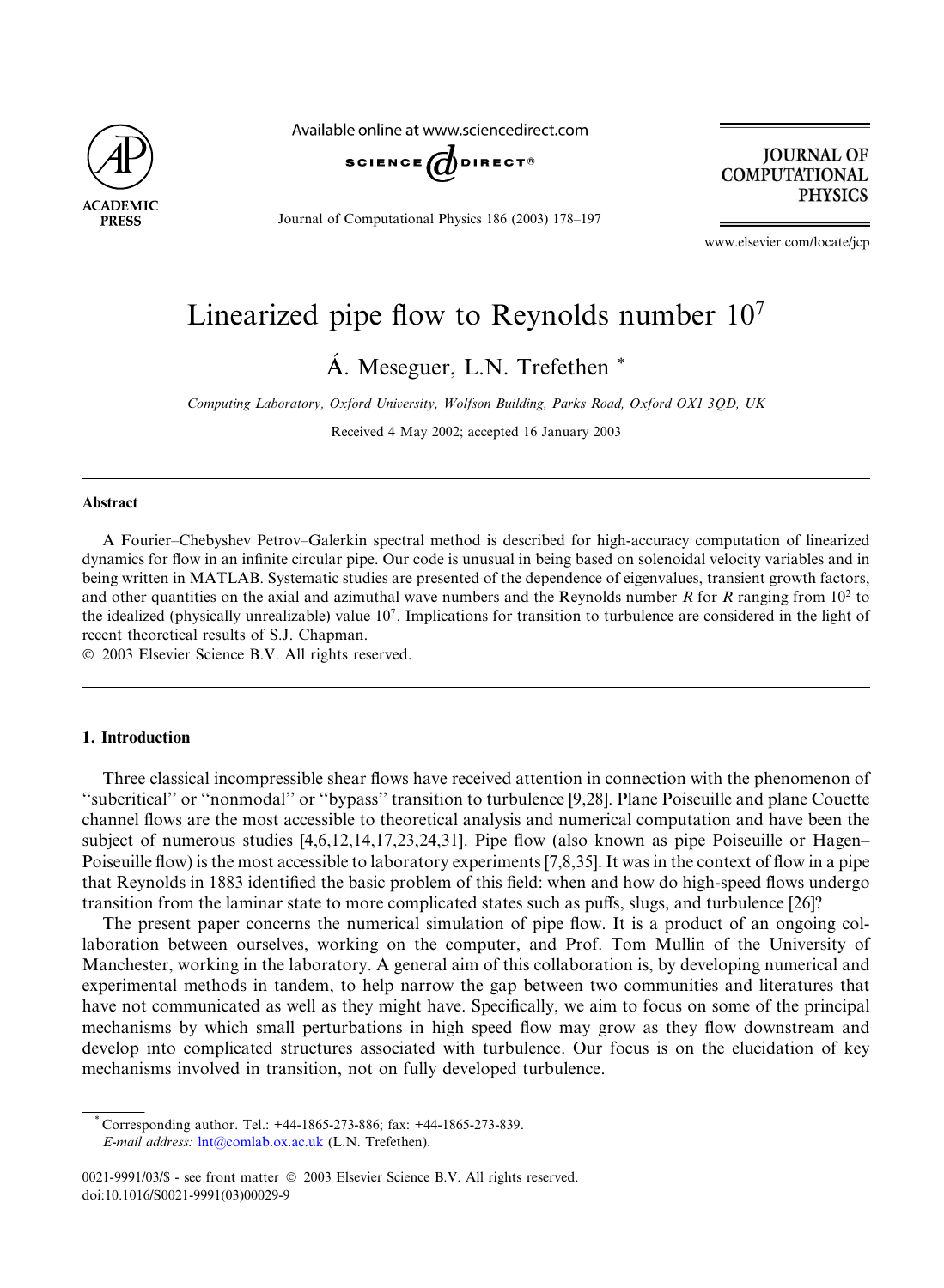With these aims in mind, and with an acute awareness of the continuing advance of desktop and laptop computers, we have written a high accuracy Petrov–Galerkin spectral code for pipe flow in MATLAB. In principle we are thus engaged in direct numerical simulation (DNS) of the Navier–Stokes equations. On the computers available today, fully resolved DNS demands multiple processors, and MATLAB is not competitive with Fortran or C for such computations. On a single processor, however, a well-designed MATLAB code may run slower than the equivalent Fortran or C code by only a modest factor equivalent to, say, a year or two of technological advance in hardware. In exchange for this modest cost in machine speed one gets a great gain in human efficiency, flexibility, and compactness and portability of code, since MATLAB is a high-level language with the principal operations of linear algebra and fast Fourier transform built in, as well as powerful graphics. For example, our linearized pipe flow code is listed as a brief appendix to this paper; one would hardly do such a thing with Fortran or C. Today, MATLAB is a good vehicle for coarsely resolved pipe flows. In a few years, it will be good for medium resolution too.

This paper is devoted to linear effects, with nonlinear interactions deferred to a subsequent publication. One reason for this is that the main features of our methods of discretization, which are not standard, can be described in the linear context. Another is that in view especially of a recent paper of Chapman [6], certain questions related to the nonlinear problem of transition to turbulence can be examined in the linear case. In this paper we first describe our discretization, then present various numerical results that go beyond those reported previously, including asymptotic expressions for various quantities as  $R \to \infty$ . At the end we consider some implications in the light of Chapman's analysis.

Previous numerical simulations of (nonlinear) pipe flow have included works of Boberg and Brosa [3], Komminaho and Johansson [13], OSullivan and Breuer [21], Priymak and Miyazaki [22], Shan et al. [29], Zhang et al. [36], and Zikanov [37]. In addition, various previous authors have simulated linearized pipe flow [2,16,27,32]. Our methods could be summarized as a solenoidal scheme for the pipe of the sort proposed by Leonard and Wray [16], but using Chebyshev rather than Jacobi polynomials, so that the FFT is applicable, which entails a Petrov–Galerkin rather than Galerkin formulation, as described by Moser et al. for other geometries [20] (see also Section 7.3.3 of [5]); and with regularity conditions at the center of the pipe imposed in the manner of Priymak and Miyazaki [22,33]. Some further details of our work can be found in [18].

## 2. Pipe flow equations and laminar flow solution

In an infinite circular pipe of radius a, we consider the flow of an incompressible Newtonian fluid with dynamic viscosity  $\mu$  and density  $\rho$  driven by an external constant axial pressure gradient  $d p_0/dz = -H$ . Let  $V = V(t)$  denote the three-dimensional velocity field vector at a given time t; we use the symbol  $V$  rather than the more usual  $v$  to make a distinction that can be carried over to the computer program from the three components  $u$ ,  $v$ ,  $w$  to be introduced below. The Navier–Stokes equations are

$$
V_t + (V \cdot \nabla)V = \rho^{-1}(\Pi \hat{z} - \nabla p + \mu \Delta V),\tag{1}
$$

where the subscript denotes a partial derivative,  $\hat{z}$  is the unit vector in the axial direction, and p is the pressure relative to  $p_0$ ; we supplement (1) with the zero-divergence equation

$$
\nabla \cdot V = 0 \tag{2}
$$

and the no-slip condition  $V = 0$  on the boundary. The dimensions of each term in (1) are  $(\text{length})/(\text{time})^2$ . We nondimensionalize by selecting space, time, and mass scales  $[L] = a$ ,  $[T] = 4\mu/Ha$ , and  $[M] = \rho a^3$ , respectively, and redefining accordingly the space and time variables and the dependent variables  $V$  and  $p$ .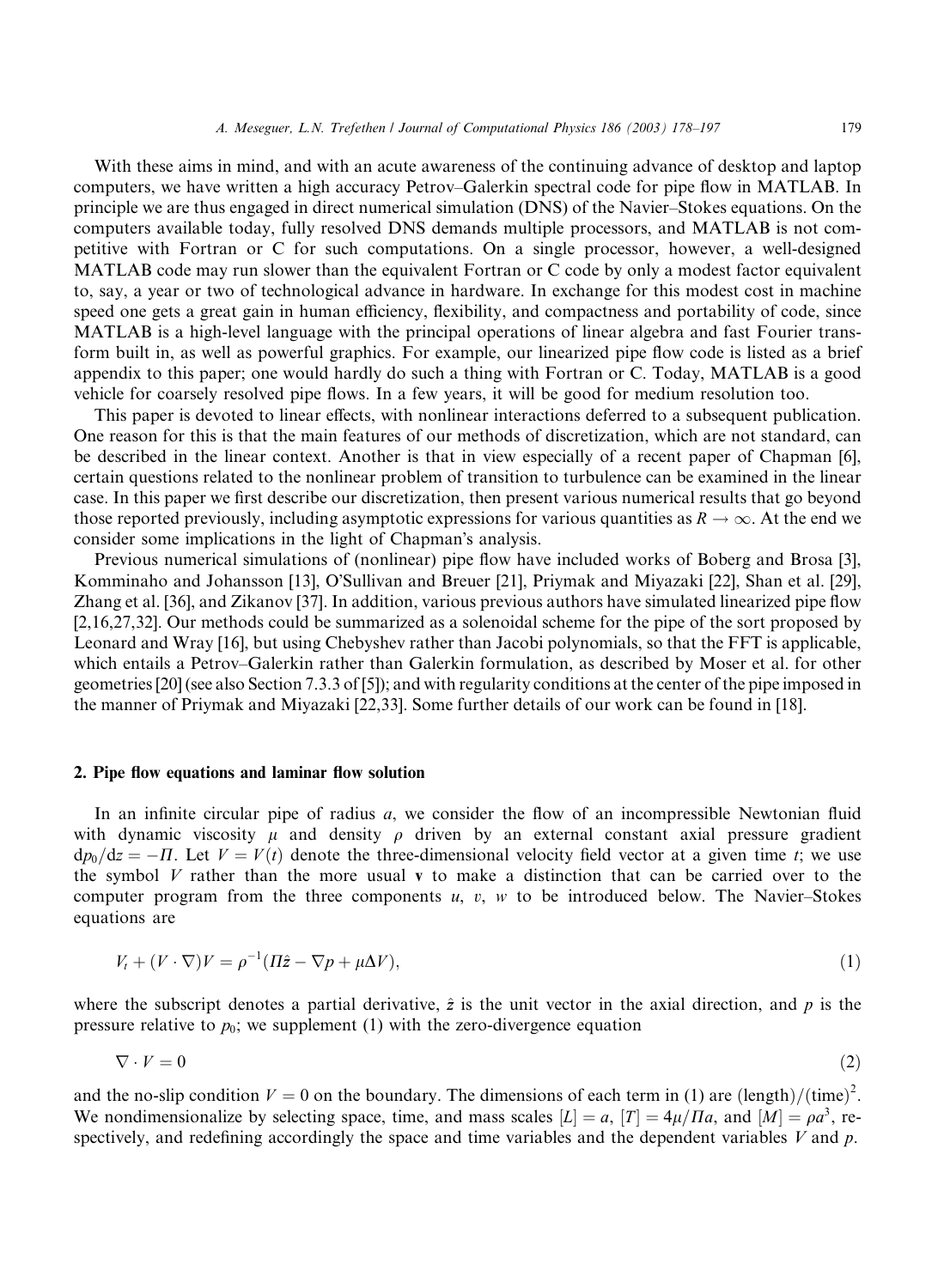Eq. (1) becomes

$$
\frac{[L]}{[T]^2}V_t + \frac{[L]}{[T]^2}(V \cdot \nabla)V = \rho^{-1} \Pi \hat{z} - \rho^{-1} \frac{[M]}{[L]^2[T]^2} \nabla p + \frac{\rho^{-1} \mu}{[T][L]} \Delta V,
$$

or, after multiplying through by  $[T]^2/[L]$ ,

$$
V_t + (V \cdot \nabla)V = \frac{[T]^2}{[L]} \rho^{-1} \Pi \hat{z} - \rho^{-1} \frac{[M]}{[L]^3} \nabla p + \frac{\rho^{-1} \mu [T]}{[L]^2} \Delta V,
$$

which simplifies to

$$
V_t + (V \cdot \nabla)V = \frac{16\mu^2}{\Pi a^3 \rho} \hat{z} - \nabla p + \frac{4\mu^2}{\Pi a^3 \rho} \Delta V.
$$

If we define the nondimensional Reynolds number by

$$
R = \frac{\Pi a^3 \rho}{4\mu^2},\tag{3}
$$

then the equation becomes

$$
V_t + (V \cdot \nabla)V = 4R^{-1}\hat{z} - \nabla p + R^{-1}\Delta V.
$$
\n<sup>(4)</sup>

These are the nondimensional Navier–Stokes equations for flow in a pipe.

We can express (4) explicitly in terms of cylindrical coordinates r (radial),  $\theta$  (azimuthal), and z (axial). If u, v, and w denote the radial, azimuthal, and axial components of  $V$ , respectively, then (4) takes the form [15]

$$
u_t + uu_r + r^{-1}vu_\theta + w u_z - r^{-1}v^2 = -p_r + R^{-1}(u_{rr} + r^{-1}u_r + r^{-2}u_{\theta\theta} + u_{zz} - 2r^{-2}v_\theta - r^{-2}u),
$$
\n(5)

$$
v_t + uv_r + r^{-1}vv_{\theta} + wv_z + r^{-1}uv = -r^{-1}p_{\theta} + R^{-1}(v_{rr} + r^{-1}v_r + r^{-2}v_{\theta\theta} + v_{zz} + 2r^{-2}u_{\theta} - r^{-2}v),
$$
(6)

$$
w_t + uw_r + r^{-1}vw_\theta + ww_z = 4R^{-1} - p_z + R^{-1}(w_{rr} = r^{-1}w_r + r^{-2}w_{\theta\theta} + w_{zz}),
$$
\n<sup>(7)</sup>

and Eq. (2) in cylindrical coordinates is

$$
u_r + r^{-1}v_{\theta} + w_z + r^{-1}u = 0. \tag{8}
$$

The boundary condition now takes the form

$$
u = v = w = 0 \quad \text{for } r = 1. \tag{9}
$$

It is readily seen that independently of R, there is a steady solution to  $(5)-(9)$ , the *laminar flow*, consisting of pure axisymmetric axial motion:

$$
p = -\Pi z + \text{const.}, \qquad u = 0, \quad v = 0, \quad w = 1 - r^2. \tag{10}
$$

Note that in our nondimensional variables, the laminar flow has speed 1 at the centerline; this was the reason for including the factor 4 in the definition of  $[T]$ . In other words, an equivalent definition to (3) would be

$$
R = \frac{a\rho}{\mu} U_{\text{CL}},
$$

where  $U_{CL} = [L]/[T] = \frac{I}{24\mu}$  is the velocity of the laminar flow at the centerline in dimensional units.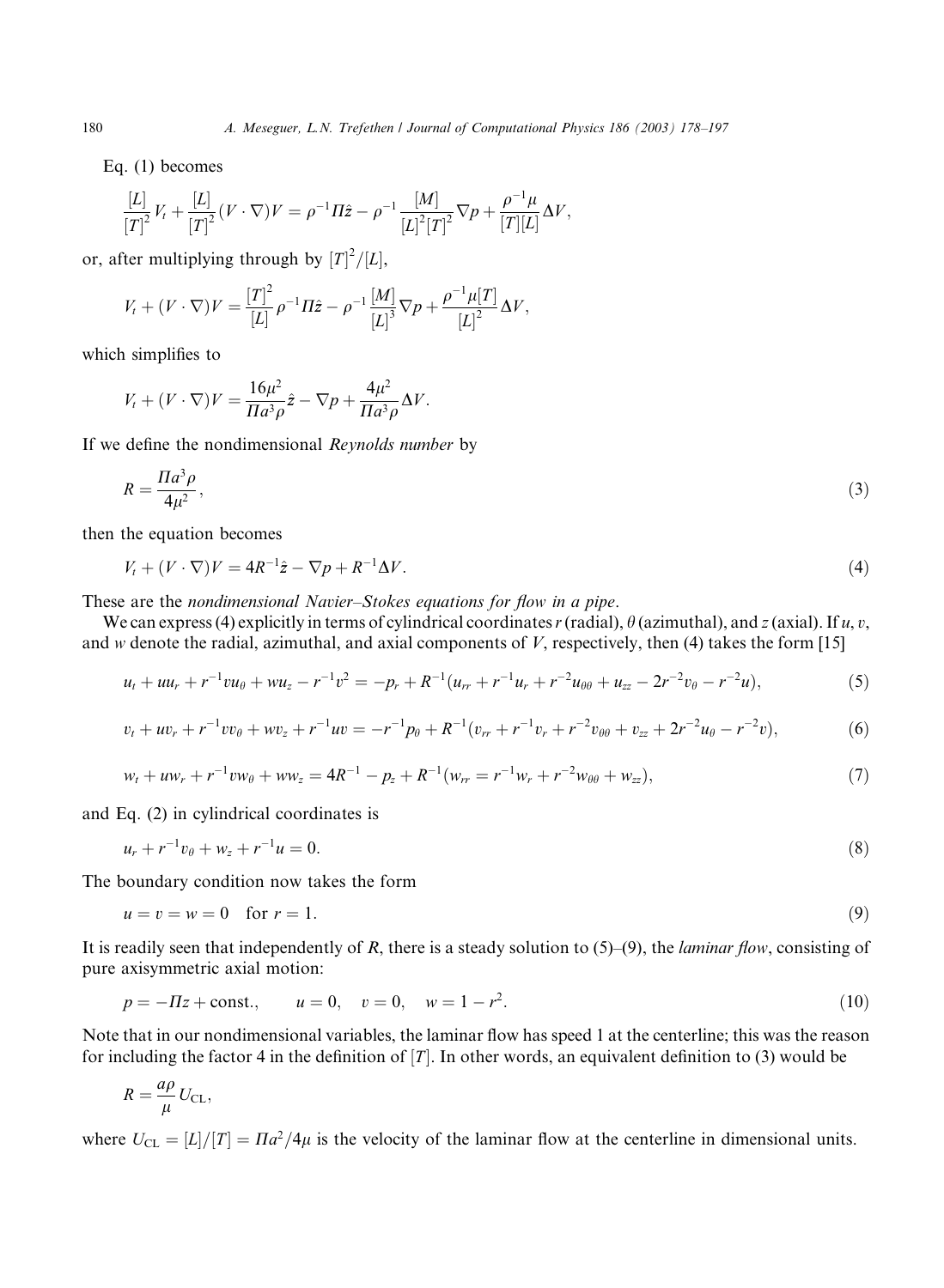# 3. Linearization and reduction to Fourier modes

For numerical solution of the Navier–Stokes equations, it is convenient to take as dependent variables the perturbation of the velocity field from the laminar solution. The result are equations in which the velocity components interact both linearly and quadratically.

Our concern in this paper is the linearized problem in which only infinitesimal perturbations from the laminar flow are considered. This is achieved by setting quadratic terms with respect to such perturbations to zero. Let  $\bar{p}$  = const.,  $\bar{u}$  = 0,  $\bar{v}$  = 0, and  $\bar{w}$  = 1 -  $r^2$  denote the pressure and velocity variables of (10). Let  $p, u, v$ , and w denote the perturbations of these quantities from their laminar values. Then the linearizations of  $(5)$ – $(7)$  take the form

$$
u_t + \bar{w}u_z = -p_r + R^{-1}(u_{rr} + r^{-1}u_r + r^{-2}u_{\theta\theta} + u_{zz} - 2r^{-2}v_{\theta} - r^{-2}u),
$$
\n(11)

$$
v_t + \bar{w}v_z = -r^{-1}p_\theta + R^{-1}(v_{rr} + r^{-1}v_r + r^{-2}v_{\theta\theta} + v_{zz} + 2r^{-2}u_\theta - r^{-2}v),
$$
\n(12)

$$
w_t + u\bar{w}_r + \bar{w}w_z = -p_z + R^{-1}(w_{rr} + r^{-1}w_r + r^{-2}w_{\theta\theta} + w_{zz}),
$$
\n(13)

and (8) looks the same as before,

$$
u_r + r^{-1}v_\theta + w_z + r^{-1}u = 0. \tag{14}
$$

Eqs. (11)–(14) are linear, and the cylindrical domain is periodic in  $\theta$  and unbounded in z. It follows that all solutions to these equations can be expressed as superpositions of complex Fourier modes of the form

$$
V(r, \theta, z, t) = e^{i(n\theta + kz)} V(r, t), \qquad p(r, \theta, z, t) = e^{i(n\theta + kz)} p(r, t)
$$
\n(15)

for appropriate functions  $V(r, t)$  and  $p(r, t)$ , where  $n \in \mathbb{Z}$  and  $k \in \mathbb{R}$ . Moreover, the functions corresponding to different k or n are orthogonal, so there are no pitfalls in making use of such a decomposition. Let the  $r$ ,  $\theta$ , and z components of  $V(r,t)$  be denoted by  $u(r,t)$ ,  $v(r,t)$ ,  $w(r,t)$ , respectively. Introducing (15) into (11)– (13) gives the equations

$$
u_t = -p_r + R^{-1}(u_{rr} + r^{-1}u_r - n^2r^{-2}u - k^2u - 2\mathrm{inr}^{-2}v - r^{-2}u) - ik\bar{w}u,
$$
\n(16)

$$
v_t = -r^{-1}p_\theta + R^{-1}(v_{rr} + r^{-1}v_r - n^2r^{-2}v - k^2v + 2inr^{-2}u - r^{-2}v) - ik\bar{w}v, \qquad (17)
$$

$$
w_t = -p_z + R^{-1}(w_{rr} + r^{-1}w_r - n^2r^{-2}w - k^2w) - u\bar{w}_r - ik\bar{w}w
$$
\n(18)

and (14) becomes

$$
u_r + \mathrm{i}nr^{-1}v + \mathrm{i}kw + r^{-1}u = 0. \tag{19}
$$

# 4. Solenoidal Petrov–Galerkin discretization

The numerical method we have chosen for (16)–(19) is adapted from work in the early 1980s by Leonard and Wray [16] and Moser et al. [20]; see Section 7.3.3 of [5] for a summary. If (16)–(18) are a system of linear partial differential equations of the form  $V_t = \mathscr{L}V$ , then the weak form of the same system is  $(V, W) = (\mathcal{L}V, W)$  for all W in a suitable space of test functions, where  $(\cdot, \cdot)$  denotes the inner product over the spatial domain. In our problem, because of  $(19)$ ,  $V$  is solenoidal (i.e., divergence-free) and zero at the boundary. It follows that one may restrict attention to test functions  $W$  with the same properties, since if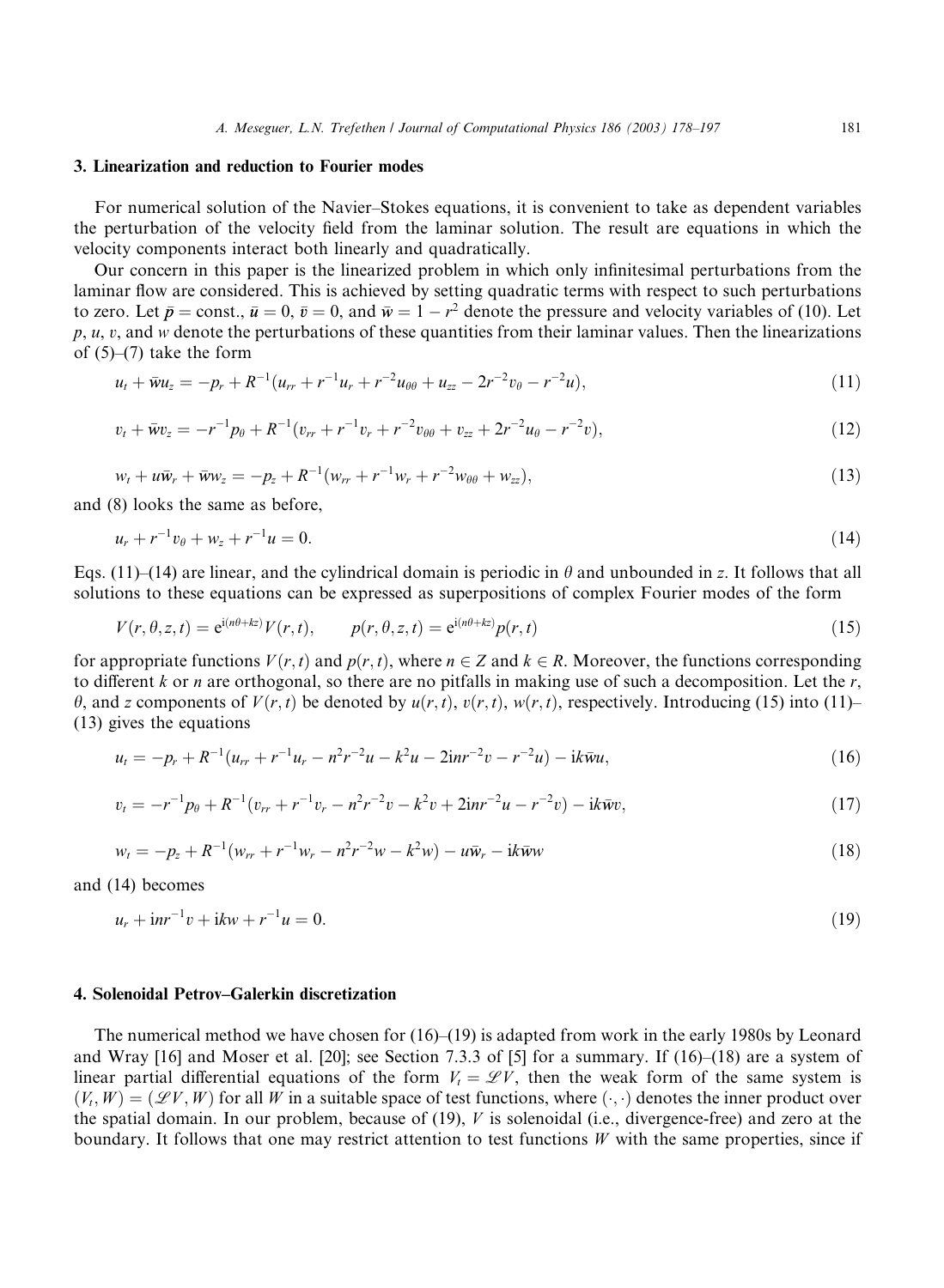$(V_1, W) = (V_2, W)$  for all solenoidal functions W that are zero at the boundary, then in particular  $(V_1, V_1 - V_2) = (V_2, V_1 - V_2)$ , i.e.,  $(V_1 - V_2, V_1 - V_2) = 0$ , implying  $V_1 = V_2$ . Now by (2.4), the terms involving the pressure in  $(\mathcal{L}V, W)$  are of the form  $(\nabla p, W)$ . Since  $W = 0$  at the boundary, integration by parts implies that this is the same as  $-(p, \nabla \cdot W)$ , which is zero since  $\nabla \cdot W = 0$ . Thus by restricting attention to solenoidal velocity fields we have eliminated the pressure variable and the incompressibility condition (19) and reduced  $(16)$ – $(19)$  to the weak form

$$
(V_t, W) = (\mathscr{L}V, W) \qquad \forall W,
$$

with  $\mathscr{L}V$  defined by its three components

$$
(\mathcal{L}V)_1 = R^{-1}(u_{rr} + r^{-1}u_r - n^2r^{-2}u - k^2u - 2\mathrm{in}r^{-2}v - r^{-2}u) - ik\bar{w}u,\tag{20}
$$

$$
(\mathcal{L}V)_2 = R^{-1}(v_{rr} + r^{-1}v_r - n^2r^{-2}v - k^2v + 2inr^{-2}u - r^{-2}v) - ik\bar{w}v,
$$
\n(21)

$$
(\mathscr{L}V)_3 = R^{-1}(w_{rr} + r^{-1}w_r - n^2r^{-2}w - k^2w) - u\bar{w}_r - ik\bar{w}w.
$$
\n(22)

For our numerical method, we will approximate  $V$  and  $W$  in finite-dimensional spaces of solenoidal functions. This would be difficult in arbitrary geometries, but is feasible in the simple geometry of a pipe. In what follows, we define

$$
h_m(r) = (l - r^2)T_{2m}(r), \quad g_m(r) = (1 - r^2)^2 T_{2m}(r), \tag{23}
$$

where  $T_{2m}$  is the Chebyshev polynomial of degree  $2m$ . We begin with V, distinguishing two cases depending on whether  $n$  is zero or nonzero.

Case  $n = 0$ . If  $n = 0$ , the solenoidal condition (19) becomes  $u_r + r^{-1}u + ikw = 0$ , implying that v is arbitrary but  $u$  and  $w$  are related by a condition that we may write as

$$
D_+u+\mathrm{i}kw=0,
$$

where  $D_+$  is an abbreviation for  $d/dr + r^{-1}$ . In addition, continuity of the velocity field at  $r = 0$  implies that u (radial) and v (azimuthal) must be zero there, whereas w (axial) can be nonzero. Likewise, by (19), the noslip conditions imply u<sub>r</sub> at  $r = 1$ . A suitable basis for functions satisfying these conditions is the set of functions

$$
V_m^{(1)} = \begin{pmatrix} 0 \\ rh_m(r) \\ 0 \end{pmatrix}, \qquad V_m^{(2)} = \begin{pmatrix} -ikrg_m(r) \\ 0 \\ D_+[rg_m(r)] \end{pmatrix}
$$
 (24)

for  $m = 0, 1, \ldots$ , except that if  $k = 0$ , the third component of  $V^{(2)}_{\ldots}$  is replaced by  $h_m(r)$ . Case  $n \neq 0$ . Here we take

$$
V_m^{(1)} = \begin{pmatrix} -inr^{|n|-1}g_m(r) \\ D[r^{|n|}g_m(r)] \\ 0 \end{pmatrix}, \qquad V_m^{(2)} = \begin{pmatrix} 0 \\ -ikr^{|n|+1}h_m(r) \\ inr^{|n|}h_m(r) \end{pmatrix}.
$$
 (25)

Mathematically speaking, the factors of i in  $V_m^{(2)}$  could be dispensed with, but we leave them in so that the basis functions have a desirable symmetry property: if  $k$  and  $n$  are negated, each basis function is replaced by its complex conjugate.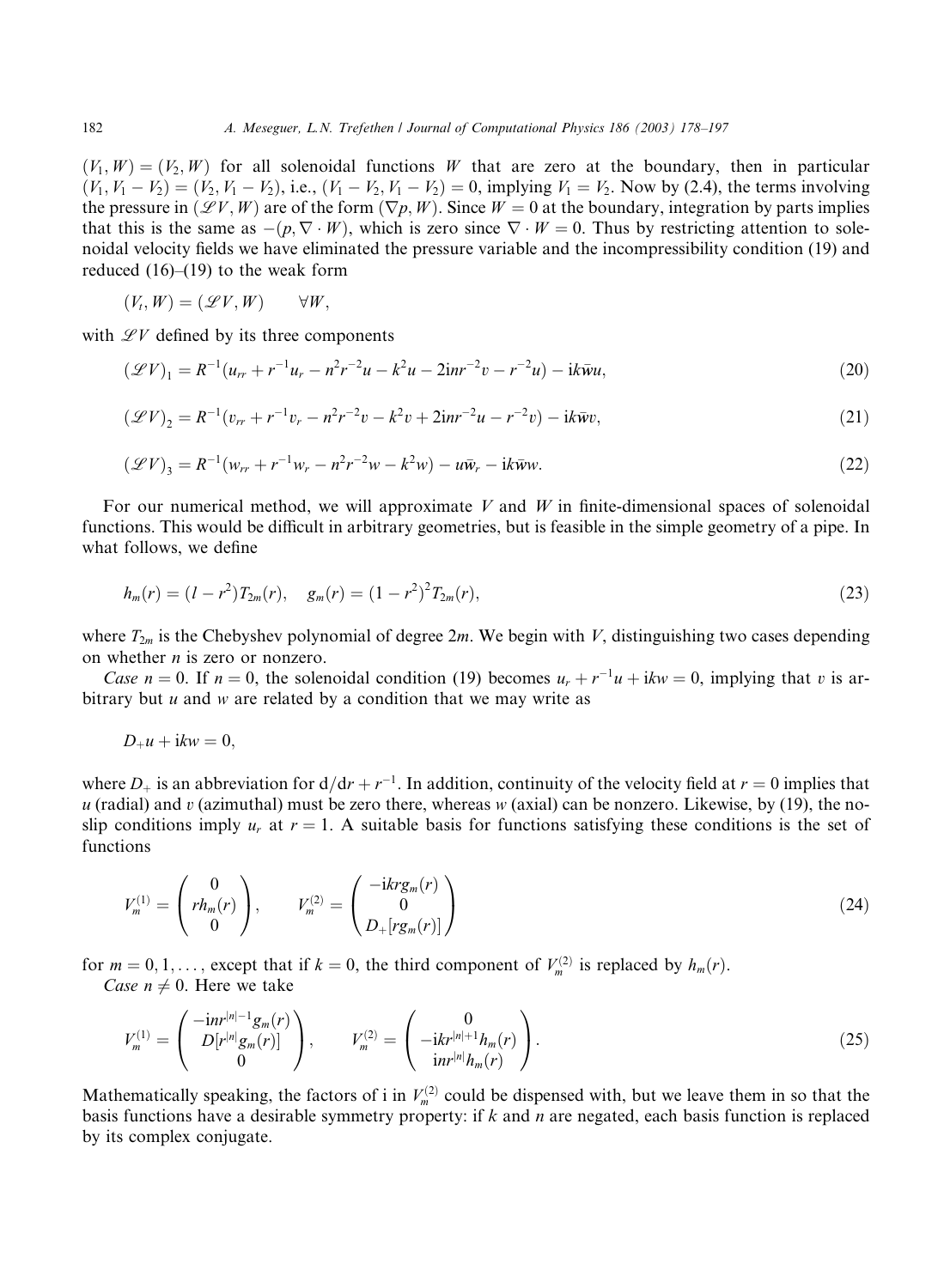So much for the bases for the functions V. For the functions  $W$ , we could take the same bases. However, the resulting matrices would be dense, whereas they can be made to be banded if we choose  $W_m^{(1)}$  and  $W_m^{(2)}$ instead as follows:

Case  $n = 0$ .

$$
W_m^{(1)} = \frac{1}{\sqrt{1 - r^2}} \begin{pmatrix} 0 \\ h_m(r) \\ 0 \end{pmatrix}, \tag{26}
$$

$$
W_m^{(2)} = \frac{1}{\sqrt{1 - r^2}} \begin{pmatrix} ikr^2 g_m(r) \\ 0 \\ D_+[r^2 g_m(r)] + r^3 h_m(r) \end{pmatrix},
$$
\n(27)

except that if  $k = 0$ , the third component of  $W_m^{(2)}$  is replaced by  $rh_m(r)$ .

Case  $n \neq 0$ . Define  $s = 0$  if *n* is even; 1 if *n* is odd. The basis functions are

$$
W_m^{(1)} = \frac{1}{\sqrt{1 - r^2}} \left( D[r^{1+s}g_m(r)] + r^{2+s}h_m(r) \right), \tag{28}
$$

$$
W_m^{(2)} = \frac{1}{\sqrt{1 - r^2}} \begin{pmatrix} 0 \\ -\mathrm{i}kr^{2+s}h_m(r) \\ \mathrm{i}nr^{1+s}h_m(r)rg \end{pmatrix},\tag{29}
$$

except that if  $k = 0$  and n is odd, the third component of  $W_m^{(2)}$  is replaced by  $inh_m(r)$ .

For further details about (25)–(29). and for more comprehensive information about our numerical method, including the analysis of regularity of solutions at the coordinate singularity  $r = 0$ , see [18]. Also see Appendix A, which lists the code used to compute all the numerical results below.

# 5. Eigenvalues

We now begin to summarize some of the results of our computations. In doing this we have several purposes. One is to record detailed enough results for assessment of the efficiency of our methods and for future comparison by others. A second is to report various asymptotic expressions for behavior as  $R \to \infty$ that have not been investigated before. A third is to review some of the main physical phenomena of linearized pipe flow, which in combination with quadratic nonlinear couplings generate turbulence and other flow effects. We shall see that even this purely linear analysis has implications for transition.

For much of the discussion we focus on two pairs of Fourier parameters:

$$
n = 1, k = 0 \quad \text{and} \quad n = 1, k = 1. \tag{30}
$$

Of course, many more wave numbers than these combine to make up an actual flow. These two choices, nevertheless, represent two of the most important components of pipe flow dynamics: streamwise-independent or more briefly just "streamwise" structures  $(k = 0)$ , with space and time scales O(R), and streamwise-dependent structures  $(k \neq 0)$ , with space and time scales  $O(R^{1/2})$  or  $O(R^{1/3})$ . We remind the reader that although *n* is necessarily an integer, k can be any real number and has just been chosen to be an integer for simplicity.

We begin with eigenvalues. Fig. 1 shows some of the rightmost eigenvalues in the complex plane of the evolution operator L for the parameters (30) with  $R = 10^3$ ,  $10^4$ , and  $10^5$ . The values of M used were 8, 24, 74 for  $k = 0$  and 18, 57, 180 for  $k = 1$  for the three Reynolds numbers: the corresponding complex matrix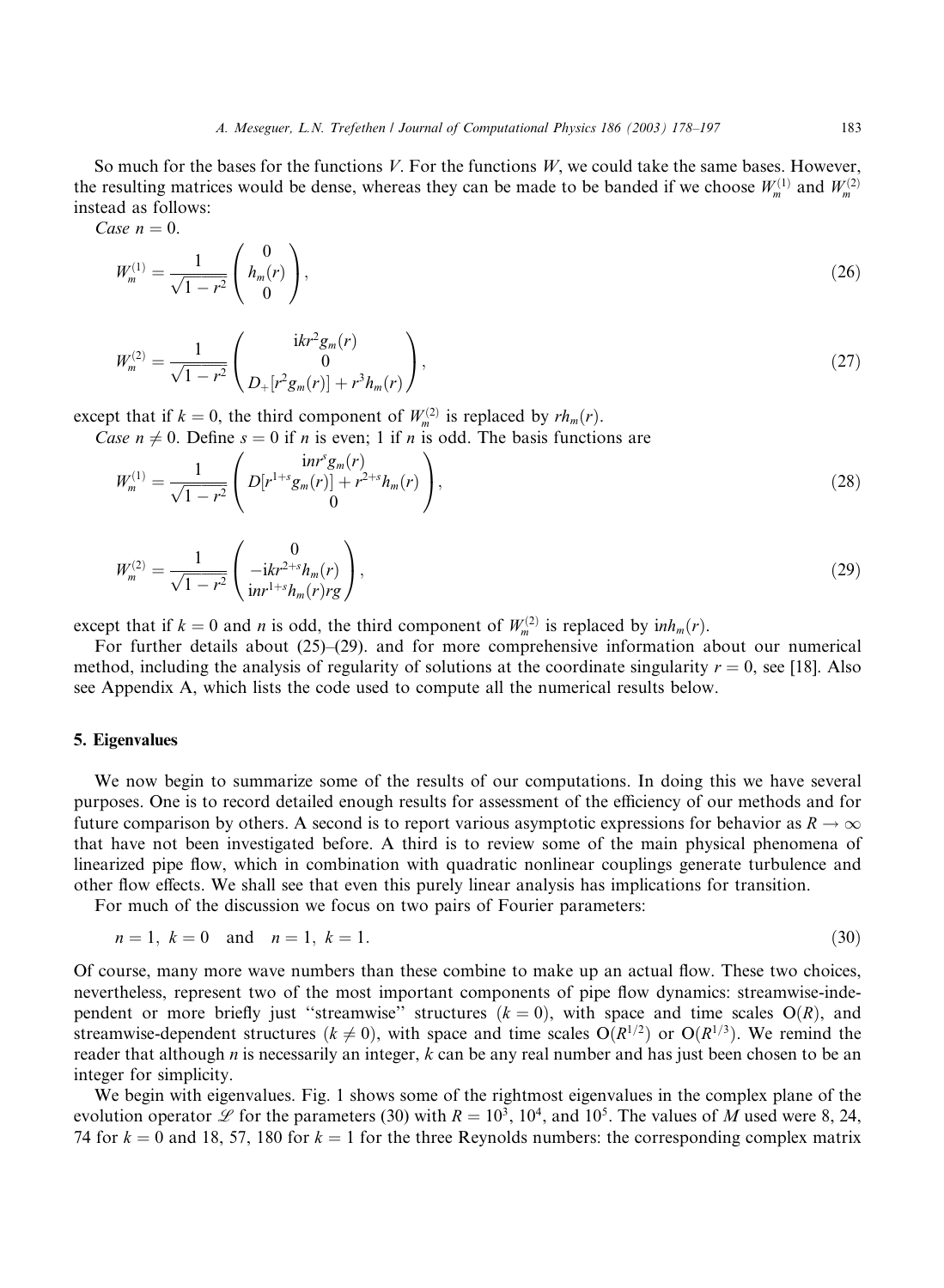eigenvalue problems are of dimensions 18, 50, 150 and 38, 116, 362. We found these to be the minimum values that give results converged to high accuracy, and each computation takes less than a second on our workstation, except for the one with  $M = 150$ .

Looking qualitatively at the figures, the first thing we note is that in the streamwise case  $k = 0$ , all the eigenvalues are real. They cluster close to the origin as  $R \to \infty$ , revealing that certain streamwise modes are only slightly damped for large R. For  $k = 1$ , on the other hand, we have the three branches of eigenvalues well known in pipe and channel flows and discussed, for example, in [9] and [28]. The eigenvalues  $\lambda$  with Im  $\lambda \approx 0$  correspond to wall modes, concentrated near the pipe wall and with low phase speed. The eigenvalues  $\lambda$  with Im  $\lambda \approx 1$  correspond to center modes, concentrated near the center of the pipe and with phase speed close to 1. The remaining eigenvalues, extending in a line with Im  $\lambda \approx 2/3$  towards  $-\infty$  in the complex plane, correspond to global modes with phase speed  $\approx 2/3$ .

For  $R = 10^5$ , the expected line of eigenvalues with Im  $\lambda \approx 2/3$  does not appear in the last panel of Fig. 1: instead we see a cloud of eigenvalues bounded by two cluster curves. These results are due to rounding errors, and they do not improve if  $M$  is increased. Mathematically speaking, they are incorrect, but this is a case where the correct results would be no more meaningful physically than the incorrect ones, for as we shall discuss in the next section, the eigenvalues shown, and indeed all other numbers in the same general area of the complex plane, are exact eigenvalues of an operator  $\mathcal{L} + \Delta \mathcal{L}$  with  $\|\Delta \mathcal{L}\| < 10^{-10}$ . In other words all of these numbers are  $\epsilon$ -pseudo-eigenvalues of  $\mathscr L$  for a value of  $\epsilon$  far smaller the precision of any laboratory experiment.

Table 1 lists the rightmost eigenvalues for the three cases of interest. We believe that these numbers are correct in all but possibly the last of the 10 digits given. Fig. 2 shows details of convergence of the rightmost center and wall eigenvalues for  $n = 1$  and  $k = 1$ . (For  $k = 0$  the convergence is so fast that  $M = 5$  suffices for 10-digit precision for all rightmost eigenvalues.) In verifying our code we have, among other tests, compared certain numerical quantities against previously published results in [16] and [22]. In [32] one can also find plots of eigenvalues in which results for the Fourier modes n and  $k$ are not separated but superimposed in a single image; this corresponds to the spectrum of the whole linear operator  $\mathscr L$  rather than to various of its Fourier projections.

It is interesting to compare the asymptotic behavior of these three different kinds of eigenvalues, a subject analyzed theoretically for channel flows (without numerical constants) in [6]. For the streamwise case  $n = 1$  and  $k = 0$ , the rightmost eigenvalue approaches 0 as  $R \to \infty$  almost exactly in proportion to  $R^{-1}$ . An approximation accurate to many digits is

$$
\lambda_{\text{streamwise}} \approx -14.6819706R^{-1}.\tag{31}
$$

The  $R^{-1}$  scaling implies that energy in this mode will decay on a time scale O(R).

For  $n = k = 1$ , there are two eigenvalues of special interest. For the rightmost center mode eigenvalue, a good approximation is

$$
\lambda_{\text{center}} \approx 1 - (2.28058 + 4.85519i)R^{-1/2} + (0.92 + 0.32i)R^{-1}.\tag{32}
$$

The imaginary part  $\approx 1$  reflects the wave speed  $\approx 1$ , and the real part  $O(R^{-1/2})$  indicates decay on a time scale  $O(R^{1/2})$ . For the rightmost wall mode eigenvalue, a good approximation is

$$
\lambda_{\text{wall}} \approx (-1.680 + 6.548i)R^{-1/3} + 14.3R^{-2/3} - 450iR^{-1}.\tag{33}
$$

Evidently these waves propagate with phase speed  $O(R^{1/3})$  and decay on a time scale  $O(R^{1/3})$ . This difference between  $R^{-1/2}$  behavior for the center modes and  $R^{-1/3}$  behavior for the wall modes has been known since work by Pekeris (1948), Corcos and Sellars (1959), and Gill (1965); see [9] for a summary and references. These authors' analytical estimates concerned the axisymmetric case  $n = 0$ ; our estimates (32) and (33) represent extensions to nonaxisymmetric flows.

The approximations (31)–(33) are shown graphically in Fig. 3. Fig. 4 shows stream functions for these three modes for  $R = 3000$ .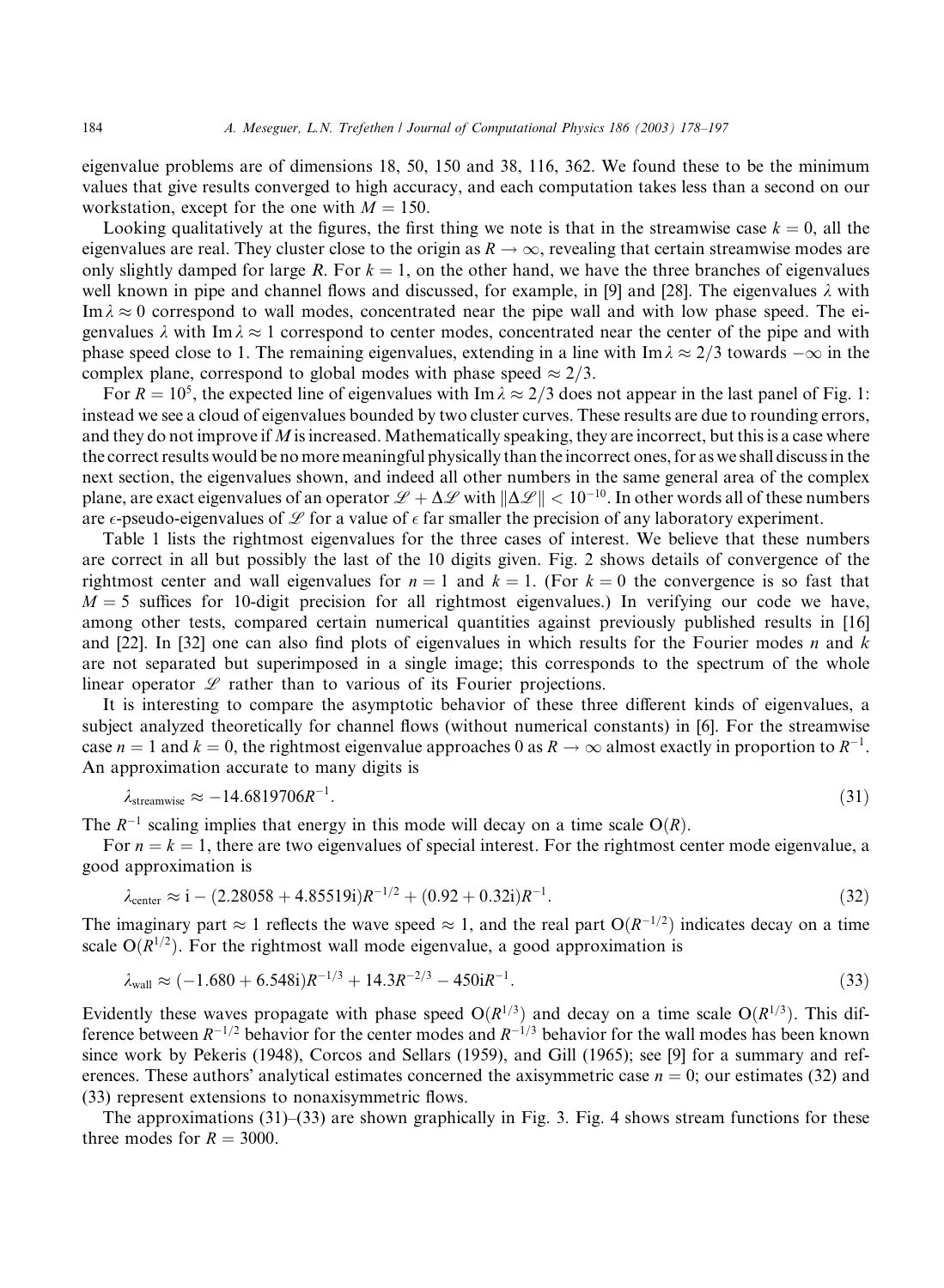

Fig. 1. Numerically computed eigenvalues in the complex plane for  $n = 1$  and  $k = 0, 1$  with  $R = 10^3, 10^4, 10^5$ . The first five plots are correct to plotting accuracy. The last one is not correct, but it is a correct figure for an operator perturbed by an amount less than one part in  $10^{-10}$ ; see Fig. 9.

# 6. Transient effects and pseudospectra

We now move to computational results which, unlike eigenvalues and eigenmodes, are norm-dependent—and, on the whole, more significant physically. The norm in question is the standard ''energy'' measure of perturbations used in studies of this kind, the root-mean-square velocity perturbation from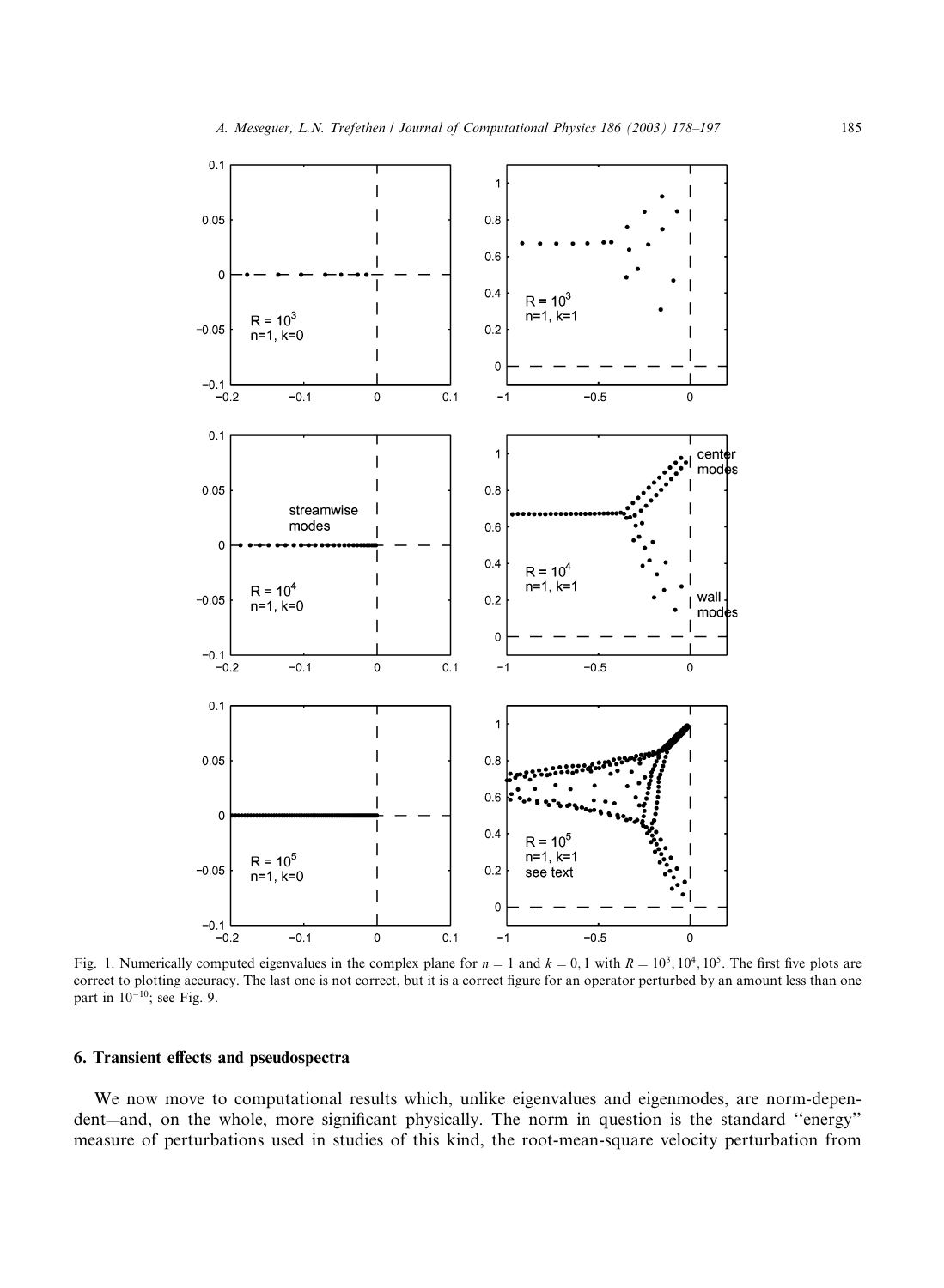| Table 1                                    |  |  |
|--------------------------------------------|--|--|
| Rightmost eigenvalues in the complex plane |  |  |

| R               | $n = 1, k = 0$  | $n = 1, k = 1$ , center mode     | $n = 1$ , $k = 1$ , wall mode    |
|-----------------|-----------------|----------------------------------|----------------------------------|
| $10^{2}$        | $-0.1468197064$ |                                  | $-0.1471366653 + 0.5725629712i$  |
| 10 <sup>3</sup> | $-0.0146819706$ | $-0.0708640053 + 0.8467498288i$  | $-0.0911426036 + 0.4691428789$ i |
| 10 <sup>4</sup> | $-0.0014681971$ | $-0.0227049146 + 0.9514811947$ i | $-0.0472321996 + 0.2737887093i$  |
| $10^{5}$        | $-0.0001468197$ | $-0.0072023080 + 0.9846498286$ i | $-0.0292364601 + 0.1372143077$ i |
| 10 <sup>6</sup> | $-0.0000146820$ | $-0.0022796480 + 0.9951451356$   | $-0.0153380019 + 0.0649631475$ i |
| 10 <sup>7</sup> | $-0.0000014682$ | $-0.0007210913 + 0.9984646856$   | $-0.0074895687 + 0.0303389812i$  |



Fig. 2. Error in the rightmost center and wall mode eigenvalues as a function of discretization parameter M, for  $n = 0$  and  $k = 1$  and Reynolds numbers  $R = 10^2, 10^3, \dots, 10^7$ . The matrix dimension is  $2M + 2$ , The convergence is spectral in each case until limited by rounding errors. As  $R \to \infty$ , the value of M needed to resolve these modes is about  $R^{1/3}$ .

laminar. Because the operators and matrices involved are nonnormal, this norm of a perturbation is not simply proportional to the vector norm of its coefficients in an expansion in eigenvectors. Instead, to calculate the norm correctly one must weight these coefficients by a nondiagonal matrix multiplication, as discussed for example in Appendix A of [25]. We do not spell out the details, but they can be found in [18] and are encoded in our MATLAB programs in Appendix A.

The most basic quantitative effect to look for is transient growth of three-dimensional  $(n \neq 0)$  disturbances, whose importance in shear flows was highlighted around 1990 by Boberg and Brosa [3], Butler and Farrell [4], Gustavsson [12], and Reddy and Henningson [23], among others. Fig. 5 shows the maximum possible transient growth as a function of t for various values of n with  $k = 0$  and  $k = 1$  (cf. Fig. 4 of [27], Fig. 6 of [32], and Fig. 4 of [2]). In other words, it shows the operator norm  $\|\exp(t\mathscr{L})\|$  as a function of t. For the streamwise modes with  $k = 0$ , the growth is substantial: amplification by a factor  $O(R)$  on a time scale O(R). For the nonstreamwise modes with  $k \neq 0$ , there is still a transient effect, but it is smaller: amplification  $O(R^{1/3})$  on a time scale  $O(R^{1/3})$ . These exponents cannot be seen in Fig. 5, since just a single value of R is shown, but they appear in Fig. 6, which displays the dependence on R on a log–log scale. In this figure and elsewhere,  $t_{opt}$  denotes the value of t at which  $\|\exp(t\mathscr{L})\|$  is maximized.

Table 2 lists the numbers underlying Fig. 6 for values of R equal to powers of 10. By analyzing these and other such numbers we estimate for  $k = 0$ ,

$$
\sup_{t<0} \|\exp(t\mathcal{L})\| \approx R/117.7 \quad \text{attained at } t \approx R/20.42,\tag{34}
$$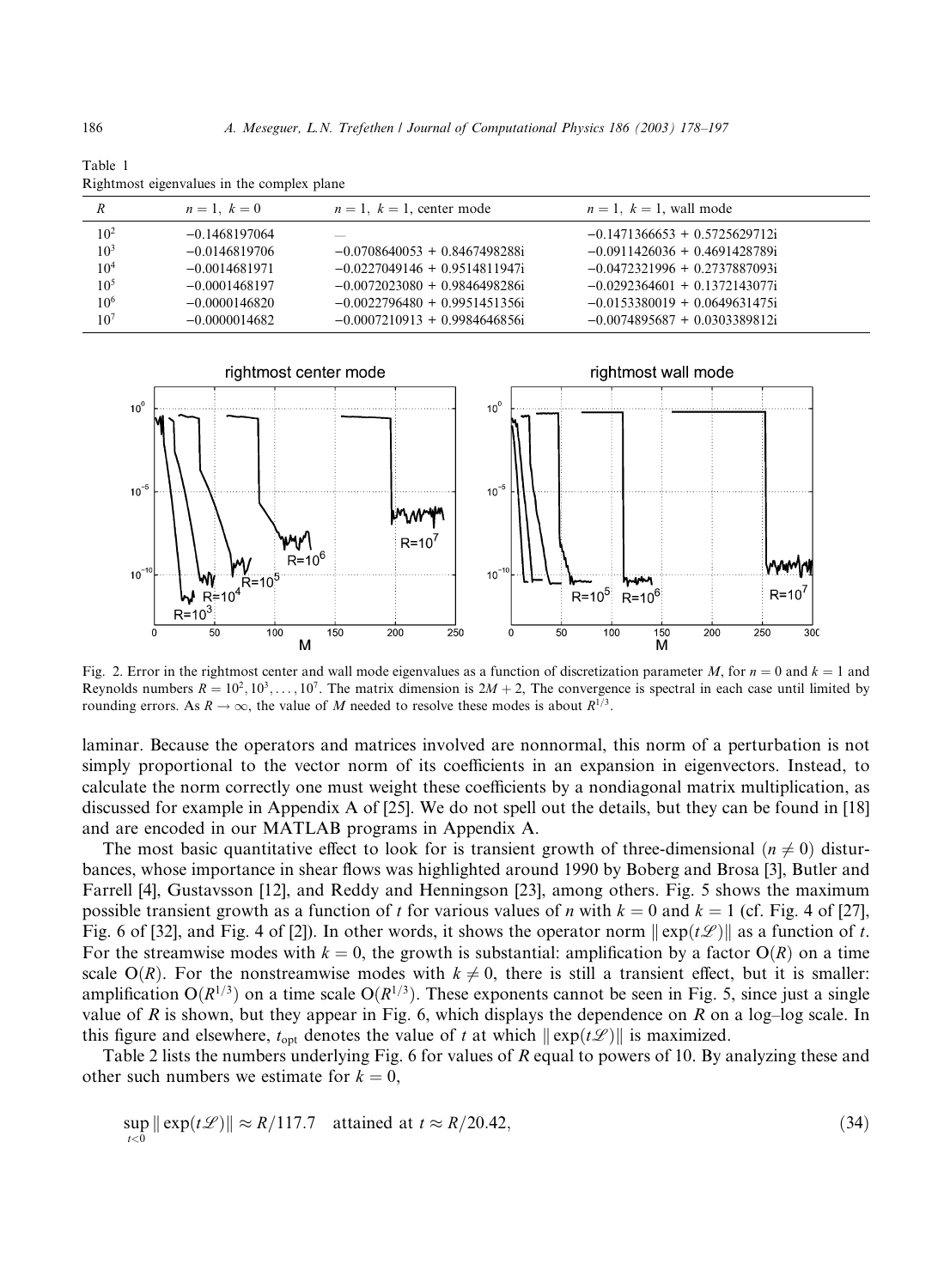

Fig. 3. (Negatives of) real parts of rightmost eigenvalues as a function of R for  $n = 1$ ,  $k = 0$  (streamwise modes) and  $n = 1$ ,  $k = 1$ (center modes, wall modes). The solid curves show the approximations (31)–(33). The dashed curves in the second and third plots (barely visible in the second plot) correspond to just the first terms of these approximations.



Fig. 4. Stream functions of the same three modes as in Fig. 3 for  $R = 3000$ . The angular orientation is arbitrary.

and for  $k = 1$ ,

$$
\sup_{t>0} \|\exp(t\mathcal{L})\| \approx (R/0.565)^{1/3} - 5 \quad \text{attained at } t \approx (R/1.15)^{1/3} + 6. \tag{35}
$$

This formula has some significance for transition to turbulence, as will be discussed in next section.

Although wave numbers  $k = 0$  and  $k \neq 0$  behave differently, there must of course be a continuum connecting them. Fig. 7 gives some idea of how this works by comparing growth curves for  $k = 0, 0.03, 0.1$ , and 1, all for  $n = 1$ . At early times, a small wave number is not much different from  $k = 0$ . For large enough times, however, so long as k is nonzero, the relatively rapid decay appears; the time scale for values of  $k$  of order between  $R^{-1}$  and 1 is  $R^{1/3}/k^{2/3}$ . Fig. 8 gives further information about the differences between  $k = 0$ , where the "lift-up" mechanism of streamwise vortices generating streamwise streaks is relatively simple, and  $k \neq 0$ , where transient amplification involves more complicated time-dependent structures. For these flows  $t_{\text{opt}}$  scales as  $R^{1/3}$ , but the eventual decay of an optimal is on the longer time scale  $R^{1/2}$ , since as  $t \to \infty$ , the center modes whose eigenvalues have real part  $O(R^{-1/2})$  must dominate.

The transient effects of Figs. 5–8 and Table 2 cannot be inferred from the eigenvalues of the operators in question, which are all in the left half-plane. However, they can be inferred from their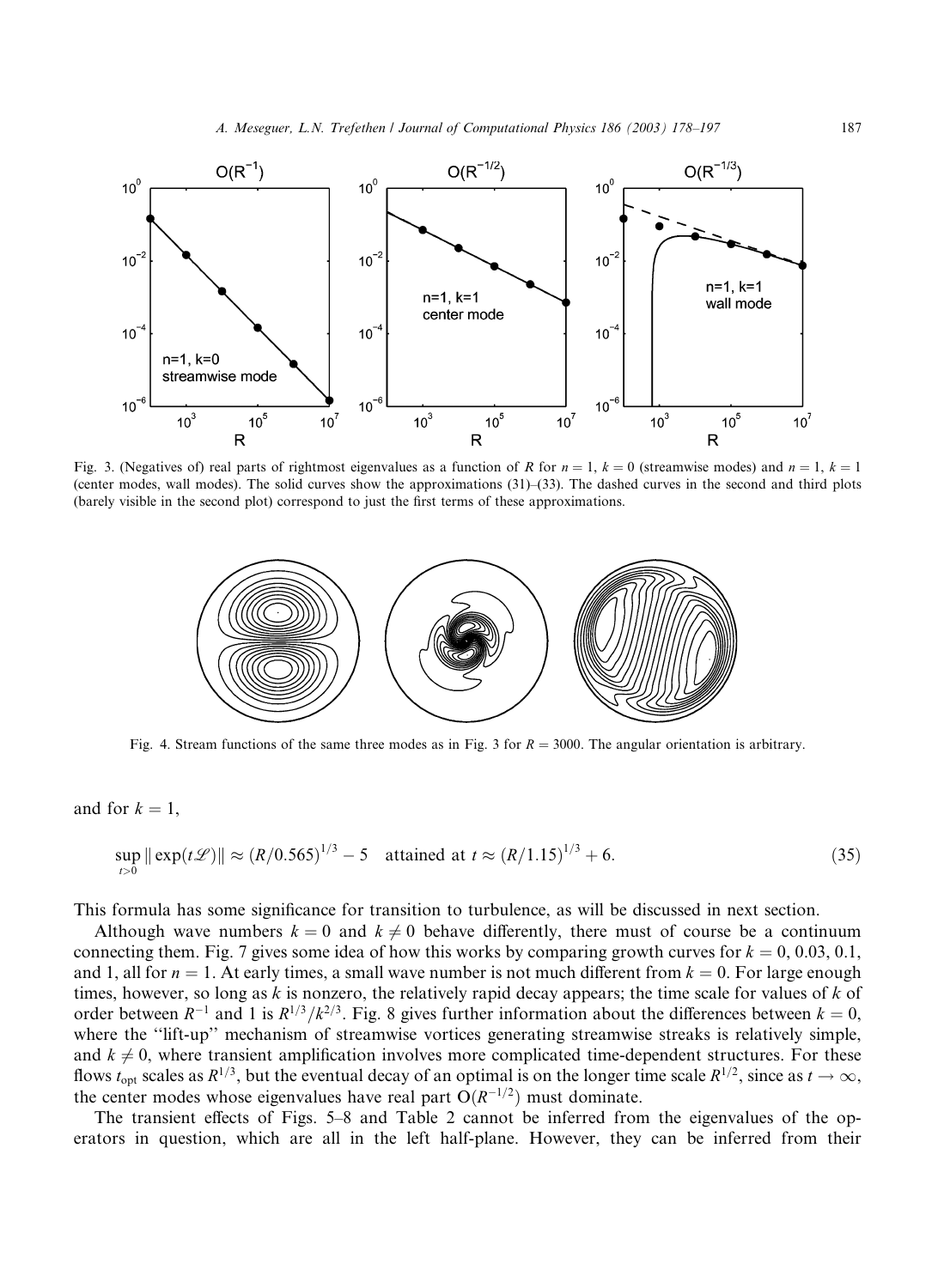

Fig. 5.  $\exp(t\mathscr{L})$  against t for  $R = 10^4$  and  $k = 0, 1$ , various n. For  $k = 0$ , the growth is  $O(R)$  on a time scale  $O(R)$ , while for  $k \neq 0$  it is  $O(R^{1/3})$  on a time scale  $O(R^{1/3})$ .



Fig. 6. Dependence of sup<sub>t</sub>  $\|\exp(t\mathcal{L})\|$  and  $t_{\text{opt}}$  on R for  $n = 1$  and  $k = 0, 1$ .

Table 2 Transient growth factors and associated optimal times for  $n = 1$  and  $k = 0, 1$ 

| R               | $k=0$ | $t_{opt}$ | $k=1$ | $\iota_{\text{opt}}$ |  |
|-----------------|-------|-----------|-------|----------------------|--|
| 10 <sup>2</sup> | 1.066 | 2.578     | 1.068 | 2.344                |  |
| 10 <sup>3</sup> | 8.510 | 48.78     | 6.275 | 15.39                |  |
| 10 <sup>4</sup> | 84.92 | 489.7     | 20.40 | 27.18                |  |
| $10^5$          | 849.2 | 4897.     | 50.22 | 50.80                |  |
| 10 <sup>6</sup> | 8492. | 48967     | 115.6 | 100.0                |  |
| 10 <sup>7</sup> | 84919 | 489675    | 253.4 | 190.5                |  |

pseudospectra. For any matrix A and  $\epsilon > 0$ , the  $\epsilon$ -pseudospectrum of A is the set of complex numbers z for which  $||(zI - A)^{-1}|| \ge \epsilon^{-1}$ , or equivalently, the set of complex numbers z which are eigenvalues of  $A + E$  for some perturbation matrix E with  $||E|| \le \epsilon$  [10,30]. For linear operators, the definitions are the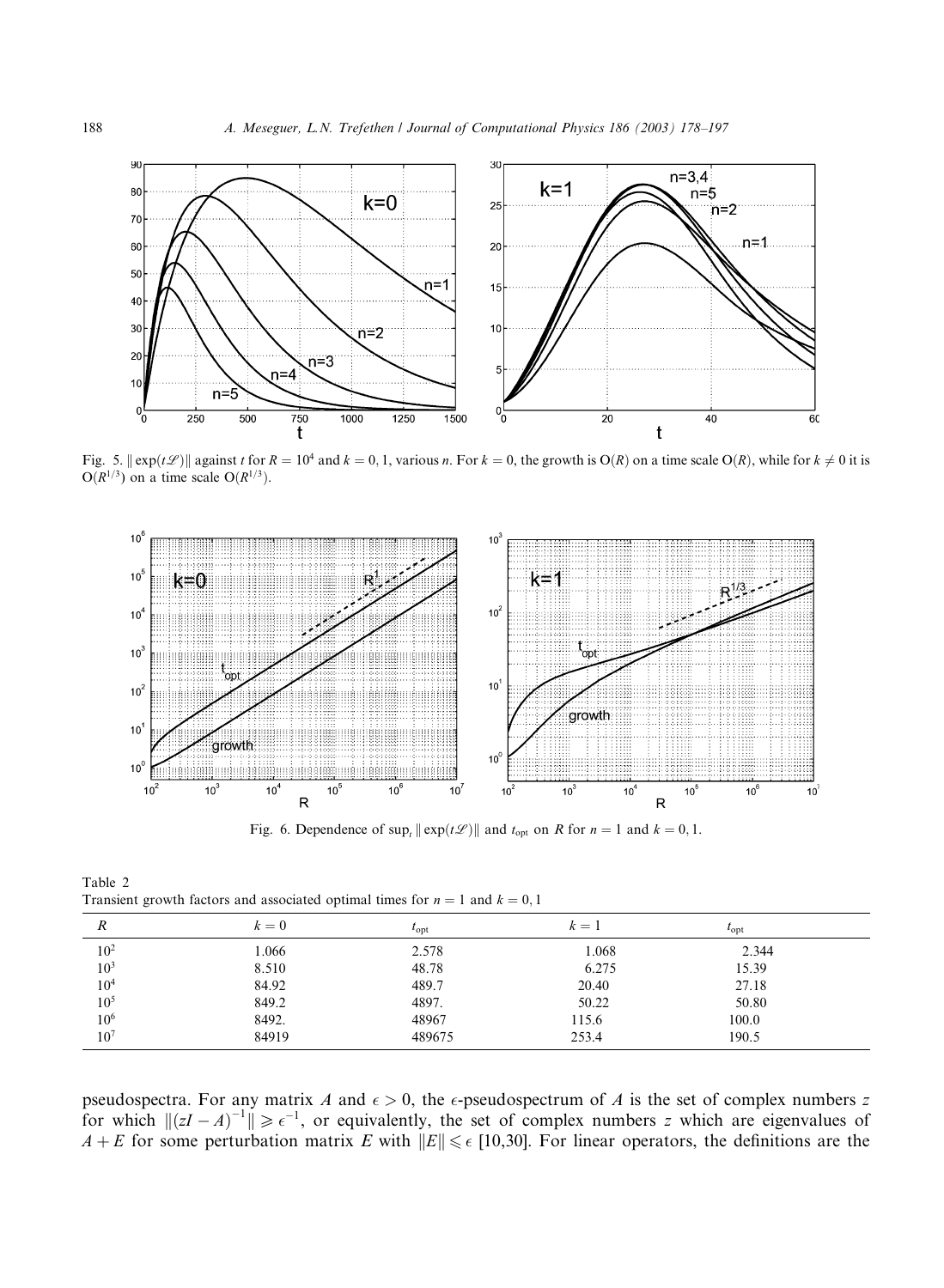

Fig. 7. Transition from zero to nonzero wave numbers for  $R = 10^4$ ,  $n = 1$ .



Fig. 8. Again for  $R = 10^4$  and  $n = 1$ , the heavy curve shows the operator norm  $\|\exp(\mathcal{L}\mathcal{D})\|$ , while the light curves show  $\|\exp(\mathcal{L}\mathcal{D})v\|$  for particular "optimals" chosen to achieve maximum amplification at  $t_{\rm opt}$ , 0.5 $t_{\rm opt}$ , and 1.5 $t_{\rm opt}$ . For  $k = 0$  the optimals are independent of t; the light curves are the same as the heavy one. For  $k = 1$ , however, an initial condition that maximizes growth at one time does not do so at others.

same apart from technicalities. Fig. 9 shows pseudospectra for linearized pipe flow operators with  $R = 10<sup>4</sup>$ , computed with the aid of Wright's Eigtool package in MATLAB [34], (Figures like these have appeared previously in [27].) One sees immediately why the mathematically incorrect eigenvalues in the sixth plot of Fig. 1 took the form they did; note that that figure corresponded to  $R = 10^5$ , for which the pseudospectra look much as in Fig. 9 but for even smaller values of  $\epsilon$ . In [31], three physical implications of pseudospectra are explored: transient growth, pseudoresonance, and susceptibility to destabilizing perturbations.

The most basic role of plots of pseudospectra is to alert one to situations in which eigenvalues are likely to be of limited physical significance. In addition, however, pseudospectra can lead to quantitative bounds. For example, a lower bound on transient growth can be derived by the Laplace transform [31]. For each  $\epsilon$ , let  $\alpha_{\epsilon}(\mathscr{L})$  be the  $\epsilon$ -pseudospectral abscissa of  $\mathscr{L}$ , that is, the largest real part of an  $\epsilon$ -pseudo-eigenvalue of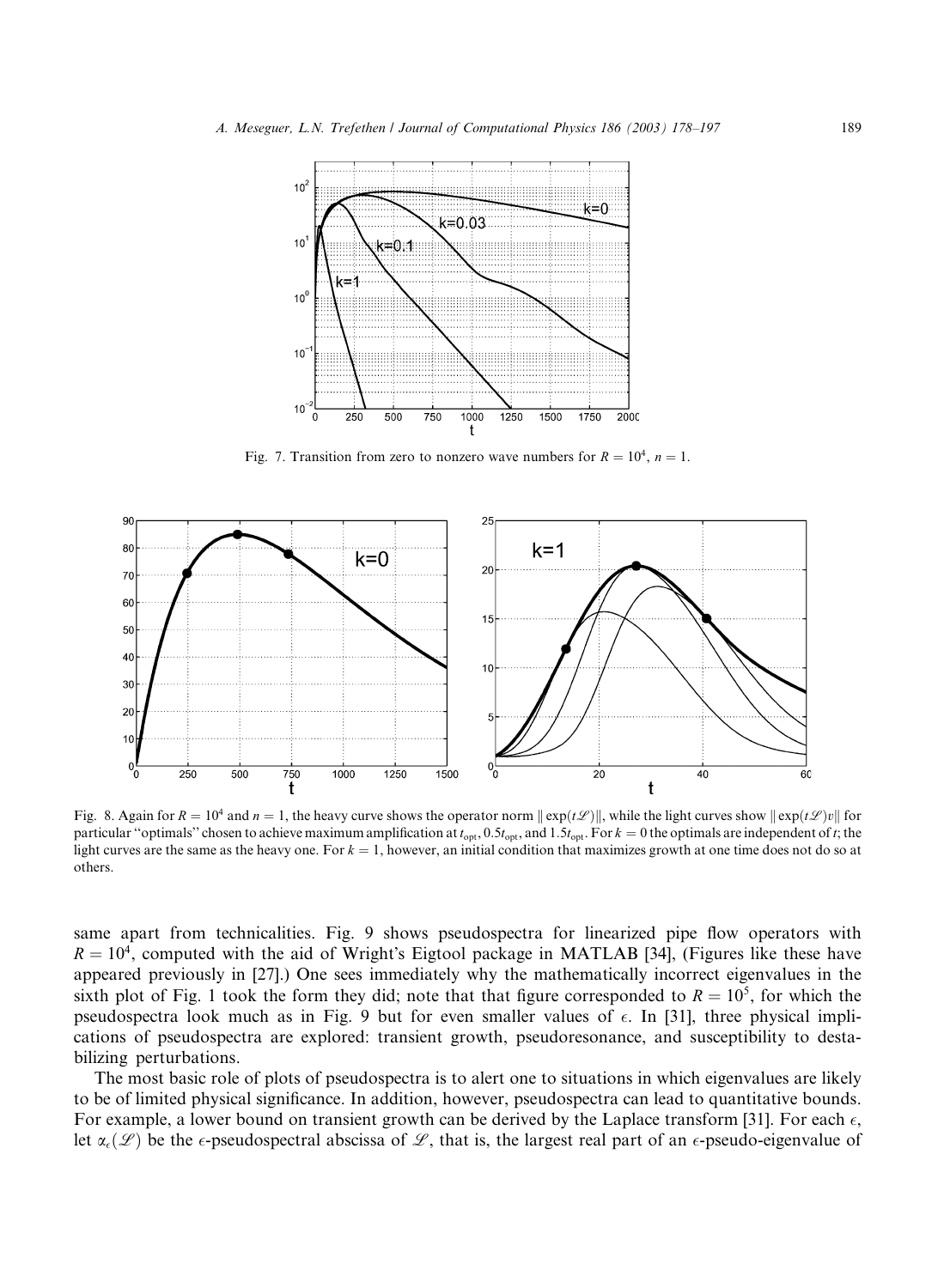

Fig. 9. Boundaries of  $\epsilon$ -pseudospectra of the linearized pipe flow operator for  $R = 10^4$ ,  $n = 1$ , and  $k = 0$  and 1. From outside in, the curves correspond to  $\epsilon = 10^{-1}$ ,  $10^{-2}$ ,...,  $10^{-10}$ ; only the first three are visible in the first figure. The second figure shows more striking nonnormality: the eigenvalues at the center of the ''Y'' are so ill-conditioned as to be physically meaningless, a phenomenon first identified for channel flows in [25]. It is the pseudospectra in the first figure that protrude more significantly into the right half-plane, however, causing larger transient growth.

 $\mathscr L$ . From the Laplace transform it can be deduced that for some t,  $\|\exp(t\mathscr L)\|$  must be at least as large as  $\epsilon \alpha_{\epsilon}(\mathscr{L})$ . Since this is true for each  $\epsilon$ , we can take the supremum to obtain

$$
\sup_{t>0} \|\exp(t\mathscr{L})\| \geq \sup_{\epsilon>0} \epsilon \alpha_{\epsilon}(\mathscr{L}).
$$
\n(36)

For the pipe flow operator with  $k = 0$ ,  $n = 1$  we find

$$
\sup_{t>0} \|\exp(t\mathcal{L})\| \ge R/170.96,\tag{37}
$$

a lower bound which is 69% of the true maximum of (34). The point  $z_{opt}$  on the positive real axis corresponding to the optimal  $\epsilon$  in (36) is  $z_{opt} \approx (R/20.11)^{-1}$ .

From (31) and (32) we know that the distance of the rightmost eigenvalue from the imaginary axis scales for pipe flow with  $n = 1$  as  $R^{-1}$  for  $k = 0$  and  $R^{-1/2}$  for  $k = 1$ . If these operators were normal, this would imply that the maximum resolvent norm along the imaginary axis scaled like  $R<sup>1</sup>$  and  $R<sup>1/2</sup>$ , respectively. Infact, we find for  $k = 0$ 

$$
\sup_{s} \|(L - \mathrm{i} s I)^{-1}\| \approx (R/28.89)^{2} + (R^{3/2}) \quad \text{attained at } s = 0,
$$
\n(38)

which is consistent with Eq. (7) of [32]. This number implies that the receptivity of pipe flow to external disturbances at low frequency is of order  $O(R^2)$ : a small vibration of the right form could induce a much larger response.

# 7. Transition to turbulence

Transition to turbulence, like turbulence itself, depends on nonlinearity. Nevertheless, some insight into the process can be obtained from the linearized problem. We shall make two observations in this direction.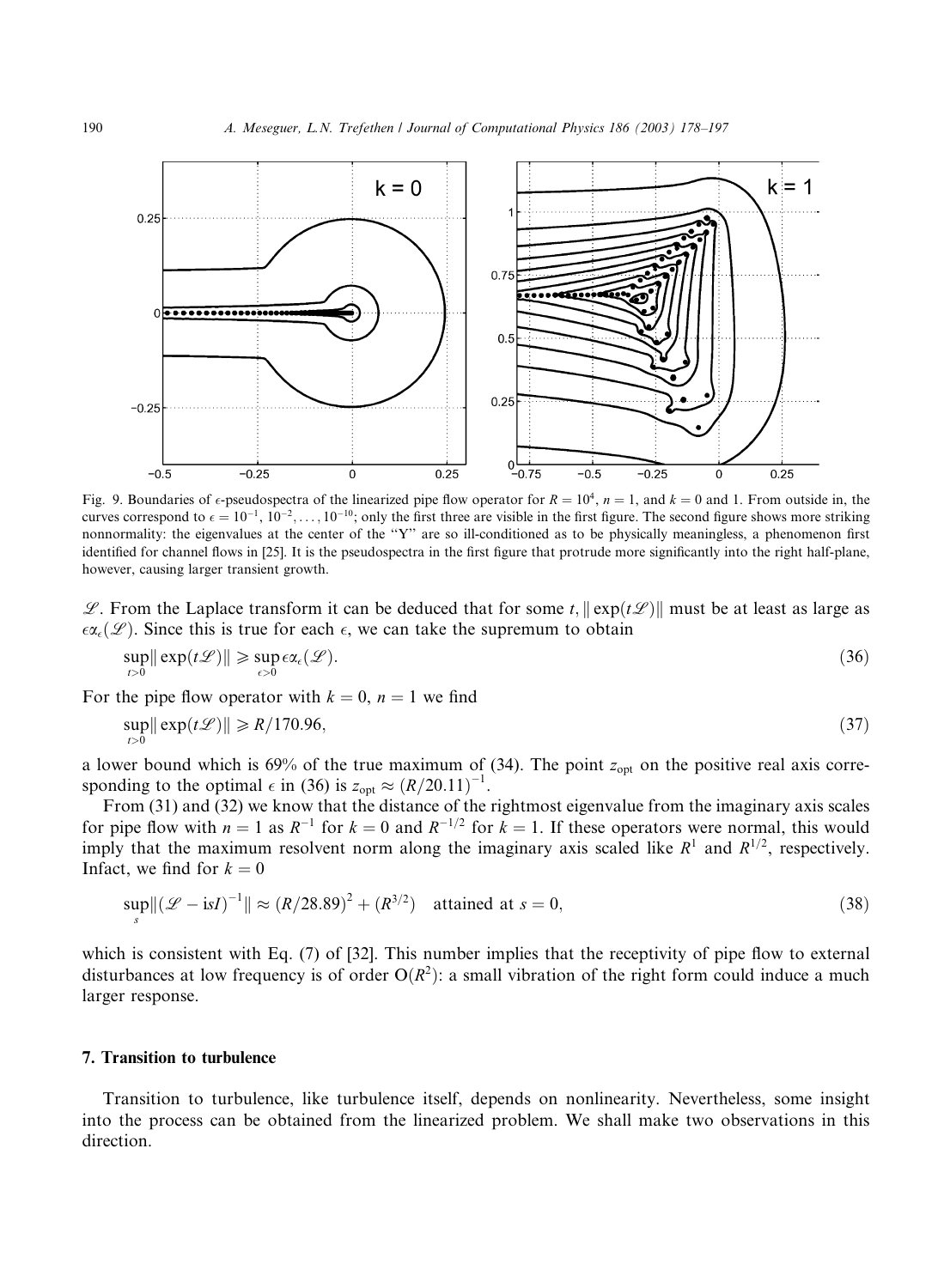The first is presented in Fig. 10. As mentioned in Section 1, there are three classic examples of shear flows in which nonmodal transition has been most investigated: plane Poiseuille, plane Couette, and pipe flow. In [31], a figure was presented based on analysis of linearized plane Poiseuille and Couette flows. Here, we extend that figure to include a curve for pipe flow also, based on (38). Since  $\|\mathscr{L}^{-1}\| \approx (R/28.89)^2$ , the point  $z = 0$  is on the boundary of the  $\epsilon$ -pseudospectrum of  $\mathscr L$  for  $\epsilon \approx (28.89/R)^2$ . For example, we have  $\epsilon \approx 8.3 \times 10^{-6}$  for  $R = 10^{4}$ . This implies that although  $\mathscr L$  itself is eigenvalue stable, there is an operator  $\mathscr E$ with  $\|\mathscr{E}\|$  < 10<sup>-5</sup> for which  $L + \mathscr{E}$  is unstable. As R increases, the norm of this minimal destabilizing perturbation shrinks quadratically.

Fig. 10 plots this relationship for pipe flow as well as the other two flows. (Since plane Poiseuille flow has an eigenvalue instability at  $R \approx 5772$ , the plane Poiseuille curve falls to  $-\infty$  there.) On top of these curves are superimposed points corresponding to Reynolds numbers at which transition may be observed in practice ( $R \approx 350$  for plane Couette,  $R \approx 1000$  for plane Poiseuille, and  $R \approx 2000$  for pipe flow). It is highly suggestive that all three dots appear at roughly the same height. Evidently transition becomes a possibility in all three of these flows at a Reynolds number where the minimal destabilizing perturbation is of a size between  $10^{-4}$  and  $10^{-3}$ . This is one of many similarities between these three flows.

This rough match between  $\|\mathcal{L}^{-1}\|$  and transition should be taken as suggestive only. It is not clear that the irregularities of an actual flow experiment can be modeled in any precise way by a linear operator perturbation. Moreover, we are dealing with the low end of Reynolds numbers at which turbulence may appear, and the details of the nonlinear interactions in these three flows could in principle have had a decisive effect, making the results for the three flows differ strongly. Evidently this did not happen.

Our second observation about transition is rooted in a remarkable paper recently published by Chapman [6]. Going far beyond the caricature ODE models of transition presented in such papers as [1,11,31], Chapman performs an asymptotic analysis of the Navier–Stokes equations for plane Couette and plane Poiseuille flows and reaches conclusions about routes to transition. A central question is, what is the smallest-norm velocity perturbation of the ideal laminar flow that can excite transition, and in a scaling R<sup> $\gamma$ </sup> of this norm as  $R \to \infty$ , what is  $\gamma$ ? The problem of determining this threshold exponent  $\gamma$ was posed in [31], where it was conjectured that for flows of this kind.  $\gamma < -1$ . Chapman argues that  $\gamma = -3/2$  for plane Poiseuille flow and  $\gamma = -1$  for plane Couette flow, even though numerical experiments have suggested  $\gamma \approx -7/4$  in both cases [17,24,28].



Fig. 10. Minimal norm of an operator perturbation that can destabilize a plane Couette, plane Poiseuille, or pipe flow, as a function of R. The dots mark the approximate lower Reynolds numbers at which transition to turbulence may be observed, and it is notable that they all lie at approximately the same height. (After Fig. 8 of [31].)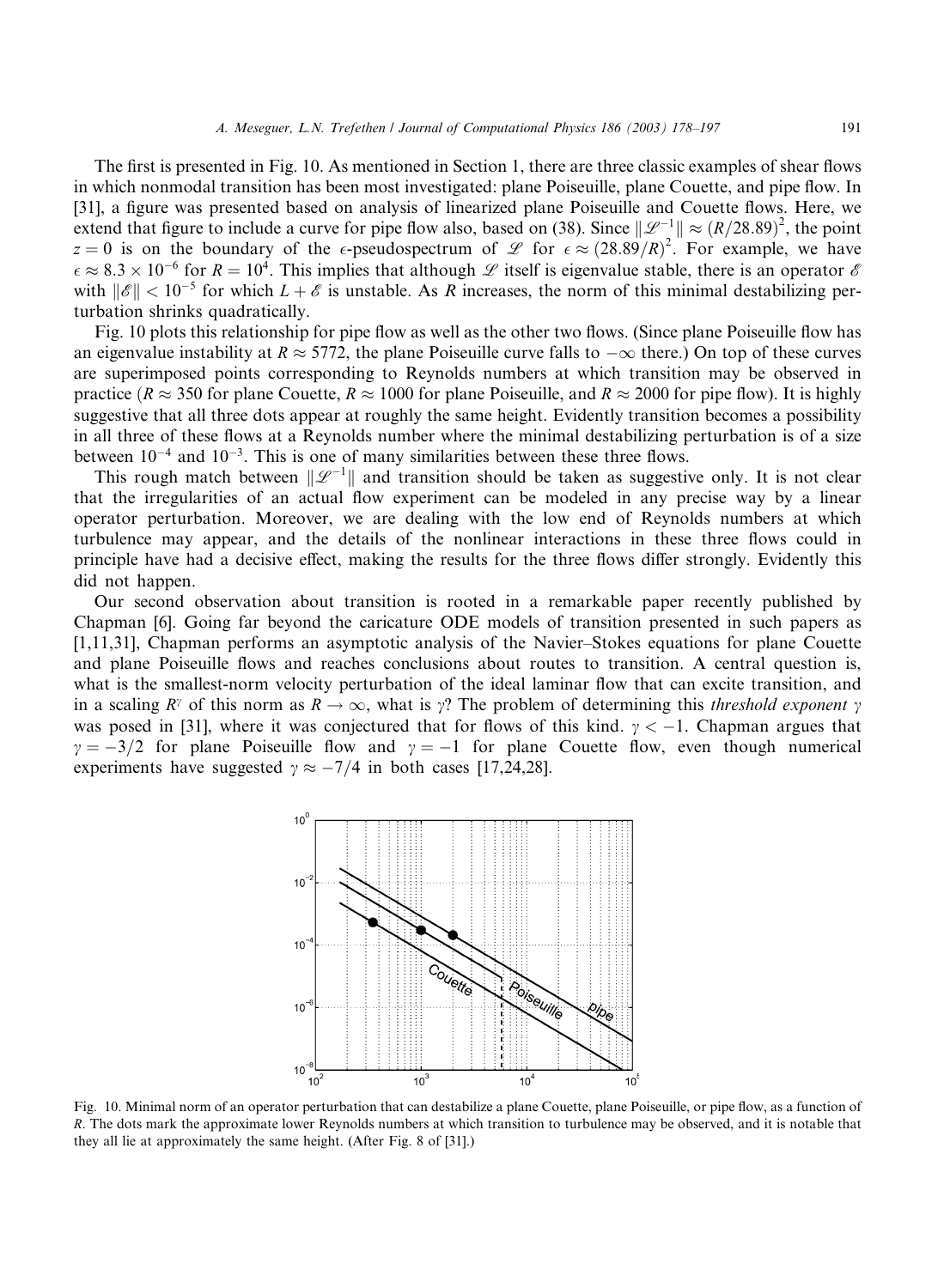Thus Chapman concludes that the exponent  $\gamma$  observed in practice is different from the theoretically correct value. Moreover, he puts forward an explanation for this discrepancy. Let us define

$$
f(R) = \log \left( \sup_{t>0} \|\exp(t\mathcal{L})\| \right),\tag{39}
$$

where  $\mathscr L$  is the linearized Navier–Stokes operator for the given Reynolds number R and a fixed set of nonzero Fourier parameters. The key point, Chapman argues, is that  $f(R)$  curves downward as a function of R. Because of this curvature, the slope of  $f(R)$  for values of R in the "laboratory" range  $10^3-10^4$  is greater than its asymptotic slope as  $R \to \infty$ . Chapman shows how this single phenomenon feeds through the various interactions to give an apparent  $\gamma$  for physical or numerical experiments that is significantly more negative than the true value.

Our computations for the pipe confirm Chapman's observations for channels. The function  $f(R)$ appears in the second panel of Fig. 6, and it does indeed curve downward. The reason was encapsulated in (35),

$$
\sup_{t>0} \|\exp(t\mathscr{L})\| \approx (R/0.565)^{1/3} - 5 + O(R^{-1/3}).\tag{40}
$$

This modest shift by about 5, entirely unremarkable from the general standpoint of asymptotics, can be expected to make the apparent threshold exponent derived from pipe observations for  $R < 10^4$  significantly different from what would be found for  $R \gg 10^6$ . Chapman believes that the correct exponent is  $\gamma = -1$  for pipe flow as for plane Couette flow (private communication), and nothing in our computations is inconsistent with that view.

# 8. Conclusion

In this paper we have proposed a new high-accuracy solenoidal Petrov–Galerkin spectral method for the discretization of the linearized Navier–Stokes equations in an infinite circular pipe, with a MAT-LAB implementation of this method given as a brief Appendix A. We have presented a range of computational results that significantly extend what has been obtained before, focusing especially on quantities related to nonmodal transient growth with azimuthal wave number  $n = 1$  and axial wave numbers  $k = 0$  and  $k = 1$ . These results go up to Reynolds number  $R = 10<sup>7</sup>$ , enabling us to obtain asymptotic expressions as  $R \to \infty$  for a number of quantities including eigenvalue locations, transient growth amplitude, transient growth time, and resolvent norms. Some of these asymptotic results are summarized in Table 3. Similar tables of results for plane Couette and plane Poiseuille flows have appeared in [31].

Although the results presented here are all linear, they shed light on the nonlinear problem of transition to turbulence. In particular we find that the transient growth of nonstreamwise  $(k \neq 0)$  modes approaches

Table 3 Summary of asymptotic results as  $R \to \infty$  (all attained with  $k = 0, n = 1$ )

| Distance of spectrum from imag. axis  | $(R/14.68)^{-1}$ |
|---------------------------------------|------------------|
| $\ \mathscr{L}^{-1}\ $                | $(R/28.89)^2$    |
| $\sup_{t>0}$ $\ \exp(t\mathcal{L})\ $ | R/117.7          |
| $t_{\text{opt}}$ for above            | R/20.42          |
| Lower bound based on pseudospectra    | R/171.0          |
| $z_{\text{opt}}$ for above            | $(R/20.11)^{-1}$ |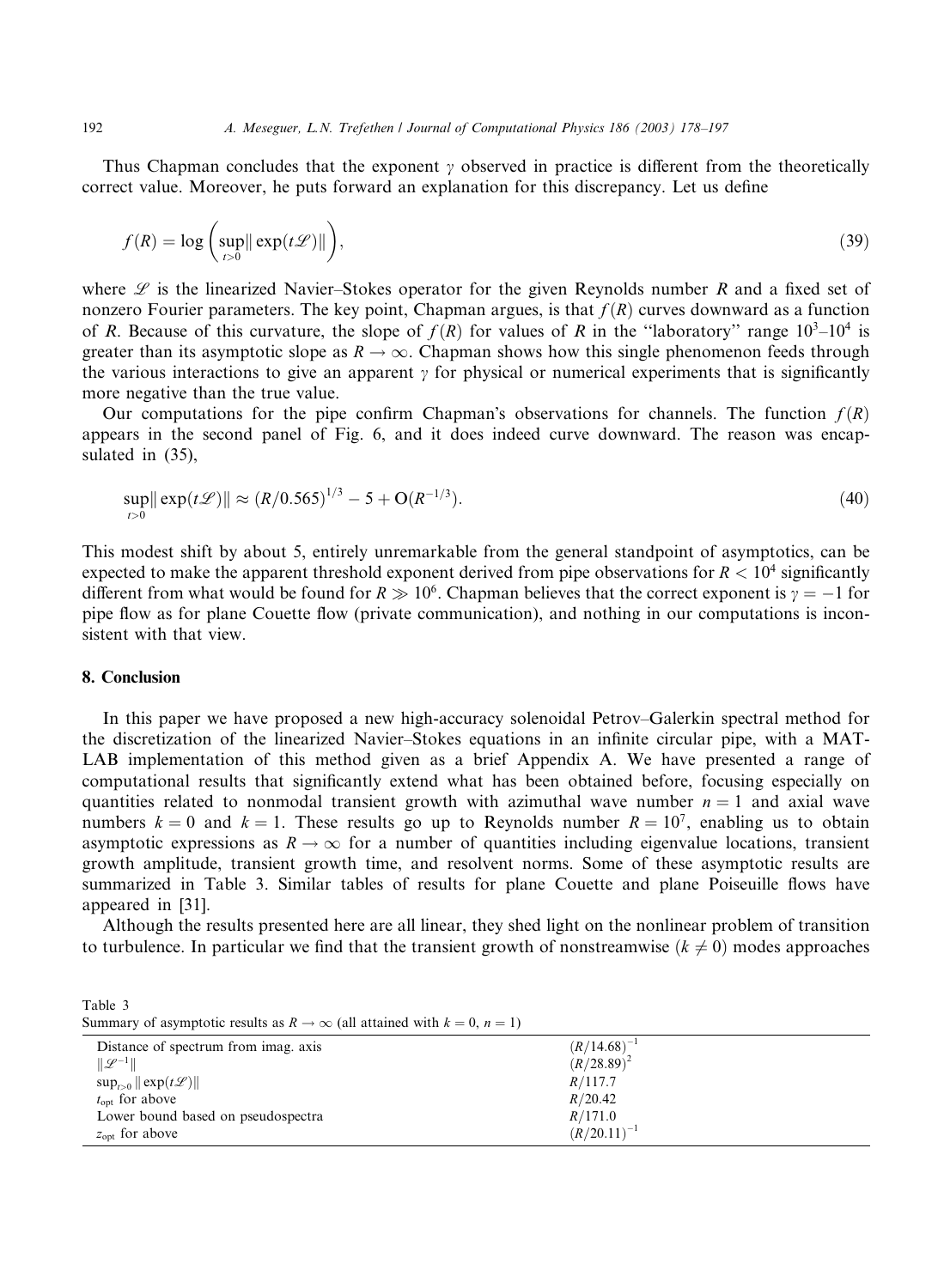its  $R \to \infty$  asymptote slowly, as has been found by Chapman for channel flows [6], implying that one may expect the apparent threshold exponent  $\gamma$  for transition obtained from numerical or physical experiments in the "laboratory" range of Reynolds numbers  $10^3$ – $10^4$  to be more negative than its true asymptotic value as  $R \rightarrow \infty$ .

Our linear code has been extended to a fully nonlinear code for direct numerical solution of the Navier– Stokes equations. For initial results from our nonlinear simulations, see [19].

## Acknowledgements

This work was supported by UK EPSRC Grant GR/M30890. We have benefited from discussions with Jon Chapman (Oxford University) and Tom Mullin (University of Manchester), including comments from Chapman on a draft of this manuscript, and from advice over the years from Dan Henningson (Royal Institute of Technology, Stockholm) and Peter Schmid (University of Washington).

### Appendix A. MATLAB CODE

```
function [r, A, B] = pipe(Re, n, k, M)% SPECTRAL CODE FOR ANALYSIS OF LINEARIZED IDEAL PIPE FLOW
\gamma% A. Meseguer and L. N. Trefethen, Oxford University, 2001.
% See "Linearized pipe flow to Reynolds number 10^7"
% and http://web.comlab.ox.ac.uk/oucl/work/nick.trefethen.
%
% Inputs:
% Re = Revnolds number% n = azimuthal wavenumber (integer)% k = axial wavenumber (real)% M = number of Chebyshev modes for radial approximation
<u>V</u>
% Outputs:
\chi r = Chebyshev grid in radial direction
% A, B = matrices defining evolution problem B*(du/dt) = A*u
% Weak formulation:
% The evolution equation for given wavenumbers n and k is
% (w,v_t) = (w,Lv) for all solenoidal test functions w, with inner product
% (f,g) = int_0^1 f*(r) g(r) r dr. L = L(n,k) is the Navier-Stokes
% operator linearized about laminar flow, with pressure terms omitted
% since they drop out in the inner product.
% Petrov-Galerkin numerical method:
% v and w are taken from finite-dimensional spaces constructed from
% Chebyshev polynomials; the basis vectors are stored as columns of
% a matrix V and as rows of a matrix W (pre-scaled by r/sqrt(1-r<sup>2</sup>2)).
% Inner product integrals are carried out by Chebyshev-Gauss-Lobatto
% quadrature on a grid fine enough to give exact results for the
% given basis functions.
% Internal variables:
       rr = quadrature points in [-1,1] for quadrature
%
%
        r = restriction of rr to (0,1)%
        D = Chebyshev differentiation matrix
% DE, DO = even and odd halves of D, or reverse if n is odd
% D2E, D20 = likewise for D^2
```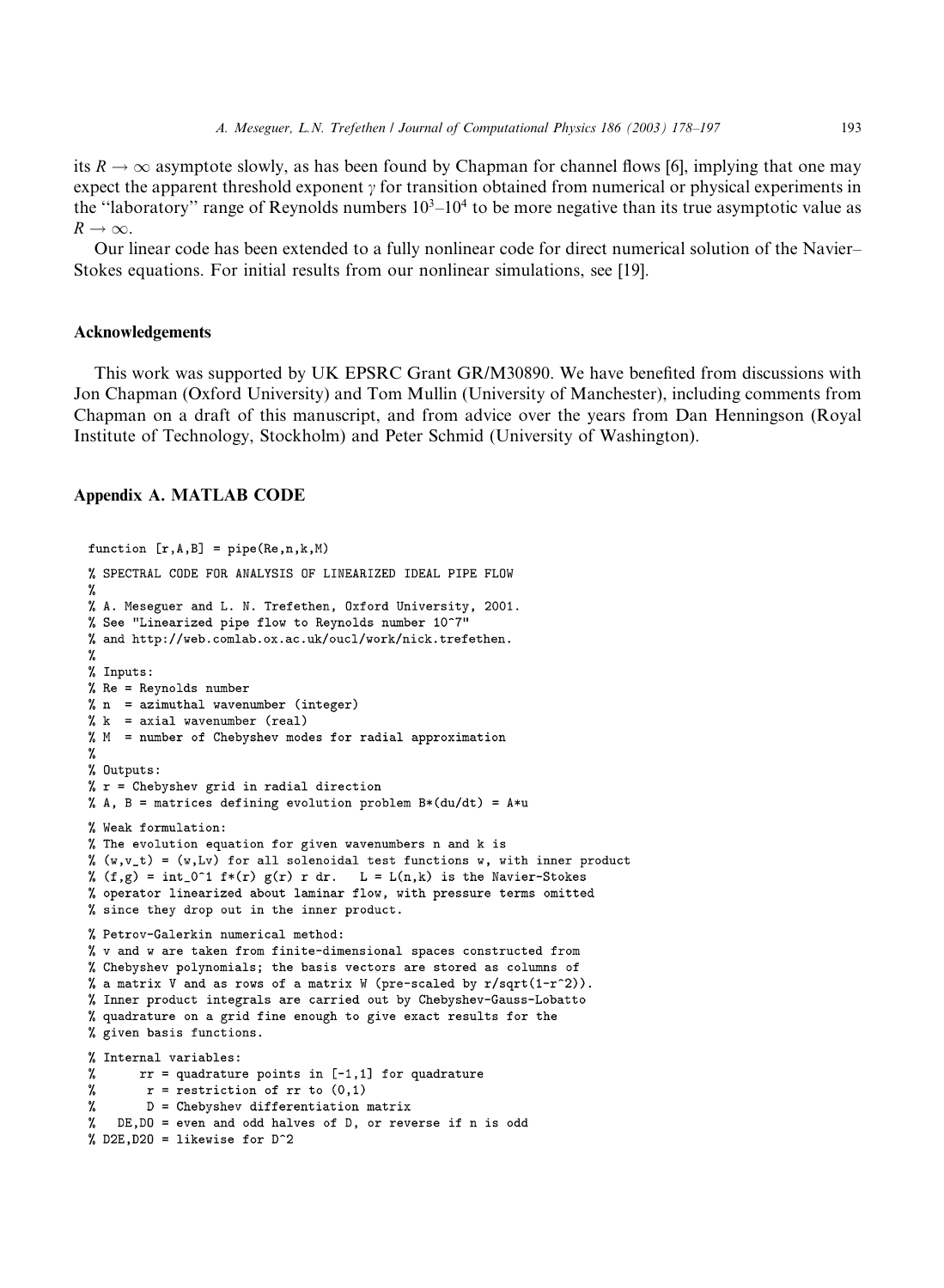```
% Initializations:
 global DE DO
 N = 2*M+7;% number of grid points in (-1,1]K = (N-1)/2;% number of grid points in (0,1)
 half = 2:K+1;% indices of grid points in (0,1)rad = 1:K;% indices of radial components of V & W
 az = K + rad;% indices of azimuthal components
 ax = K + az;% indices of axial components
% Chebyshev mesh and differentiation matrix for rr in [-1,1]
% (see cheb.m in chap. 6 of Trefethen, Spectral Methods in Matlab):
 rr = \cos(\pi * (0:N)/N);
 c = [2; ones(N-1,1); 2].*(-1).^(0:N)';X = \text{remat}(rr, 1, N+1);dX = X-X';
 D = (c*(1./c))'./(dX+(eye(N+1)));% off-diagonal entries
 D = D - diag(sum(D'));% diagonal entries
% Extraction from D and D<sup>-2</sup> of pieces corresponding to r in (0,1)% (see chap. 11 of Trefethen, Spectral Methods in Matlab):
 r = rr(half):
 s = (-1)^{n} mod(n, 2);DE = D(half, half) + s*D(half, N+2-half);D0 = D(half, half) - s*D(half, N+2-half);D2 = D(half, :)*D;D2E = D2(:,half) + s*D2(:,N+2-half);D20 = D2(:,half) - s*D2(:,N+2-half);% Computation of solenoidal basis and dual basis:
 V = zeros(3*K, 2*M+2); W = zeros(2*M+2, 3*K);for m = 0:Mp = [m+1 m+M+2];V(:, p) =basis(n, k, r, m);W(p,:) = dual basis(n,k,r,m);end
% Linearized Navier-Stokes operator (eqs. (20)-(22) of paper):
  I = \text{spec}(K);\frac{9}{6} 1
 R = spdiags(r, 0, K, K);
                                     \% r
 Ri = spdiags(1./r, 0, K, K);
                                     \chir<sup>-</sup>(-1)
 Ri2 = spdiags(1./r. 2,0,K,K);
                                     \chir<sup>-</sup>(-2)
 Lam = (I-R.^2); dLam = -2*R;
                                     % laminar profile and its gradient
 LV = zeros(3*K, 2*M+2);TMP = -n^2*Ri2 - k^2*I + i*k*Re*Lam;LV(rad,:) = (D20 + Ri*D0 - Ri2 + TMP)*V(rad,:) - 2i*n*ki2*V(az,:);LV(az, :) = (D20 + Ri * D0 - Ri2 + TMP) * V(az); + 2i * n * Ri2 * V(rad,:);
 LV(ax,:) = (D2E + Ri*DE+ TMP)*V(ax,:) + Re*dLam*V(rad,:);
 LV = LV/Re;B = W*V;A = W * LV;function V = basis(n, k, r, m)global DE DO
 zero = zeros(size(r));an = min(abs(n), 2-mod(n, 2));h = (1-r.^2).*cos(2*m*acos(r)); g = (1-r.^2).*h;if n == 0u1=zero;
                              u2 = -i*k*r.*g;v1=r.*h;v2 = zero;w1 = zero;w2 = D0 * (r * g) + g;else
    u1=-i*n*r.^(an-1).*g;u2 = zero:
                              v2 = -i*k*r.^(an+1).*h;v1 = DE*(r.\hat{a}n.*g);w1 = zero;w2=i*n*r.an.*h:
  _{\rm end}
```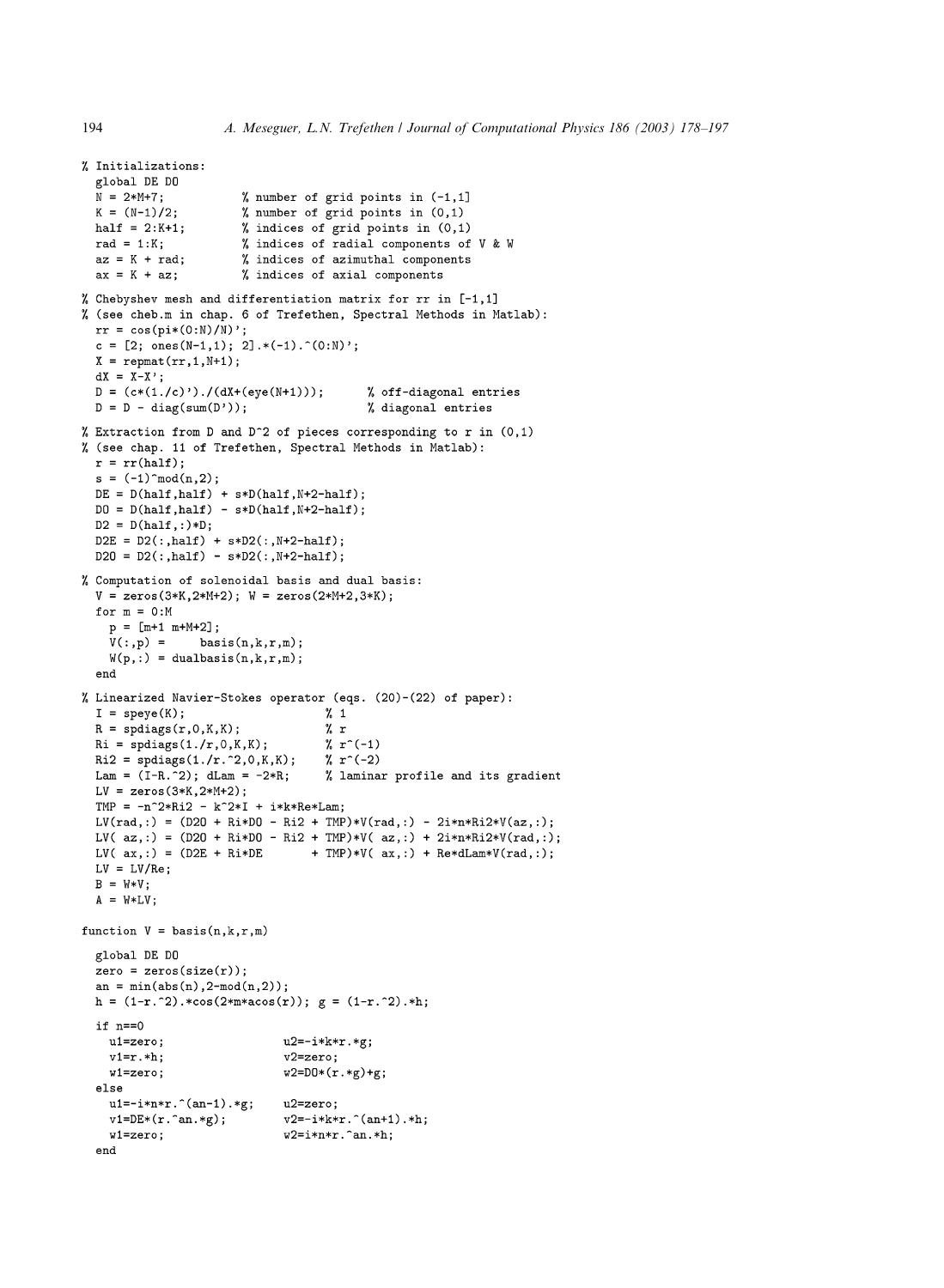```
if k == 0 & n == 0, w 2 = h; end
 V = [u1 u2; v1 v2; w1 w2];function W = dualbasis(n, k, r, m)% Generates dual basis as two row vectors, already complex conjugated.
% The factors 1/sqrt(1-r<sup>-</sup>2) are omitted, as these cancel in Gauss
% quadrature, but the factor (pi*r)/N needed in quadrature is included.
  global DE DO
 zero = zeros(size(r));h = (1-r.^2).*cos(2*m*acos(r)); g = (1-r.^2).*h;if n == 0u1 = zero:
                                        u2 = i * k * r. 2.*g;
   v1=h;v2 = zero;w2 = DE*(r.^2.*g) + r.^3.*h+r.*g;w1 = zero:
  else
    s = mod(n, 2);u1=i*n*g.*r.^s;u2 = zero:v1=D0*(g.*r.(s+1))+r.(s+2).*h; v2=-i*k*r.(s+2).*h;w2=i*n*r.^(s+1).*h;w1 = zero;end
  if k==0 & mod(n,2) == 1, w2 = i*n*h; end
 if k == 0 & n = = 0, w 2 = r.*h; end
 N = 2*(\text{length}(r)+1);W = ((pi/N)*(r r; r r; r r].*[u1 u2; v1 v2; w1 w2]).function L = makeL(n, k, A, B, M)% Converts A and B to energy weighted matrix L = B\A. This conversion
% is not needed for linear or nonlinear simulations, only for subsequent
% analysis of results. Gauss-Legendre quadrature has accordingly been
% used for simplicity, although alternative approaches would be possible.
  [V,E] = eig(A,B);[tmp, ii] = sort(real(diag(E)));
 V = V(:, ii); E = E(ii, ii);[x, w, D] = gauss\_legendre(2*M+7);r = (x+1)/2; D = 2*D;
 for m=1:M+1VP(:, [m m+M+1]) = basisD(n, k, r, m, D);end
 wr = sparse(sqrt(w.*r'));F = (1/sqrt(2)) * diag([wr wr wr]) * VP * V;[Q, R] = qr(F, 0);L = R*E/R;function v = basisD(n, k, r, m, D) % like basis.m, but for arbitrary diff. mat. D
 zero = zeros(size(r));an = min(abs(n), 2-mod(n, 2));
 h = (1-r.^2).*cos(2*(m-1)*acos(r)); g = (1-r.^2).*h;if n == 0u1=zero;
                              u2 = -i*k*r . *g;v1 = r. * h;v2 = zero;w1 = zero;w2=D*(r.*g)+g;else
    u1 = -i * n * r.^(an-1). * g;u2=zero;
                              v2 = -i*k*r.^(an+1).*h;v1 = D * (r . \text{ an} . *g);w1 = zero:
                              w2=i*n*r. an.*h;
  end
 if k == 0 & n = = 0, w 2 = h; end
 v = [u1 u2; v1 v2; w1 w2];function [x, w, D] = gauss_legendre(N) % Gauss-Legendre points, weights,
                                        % and spectral differentiation matrix
```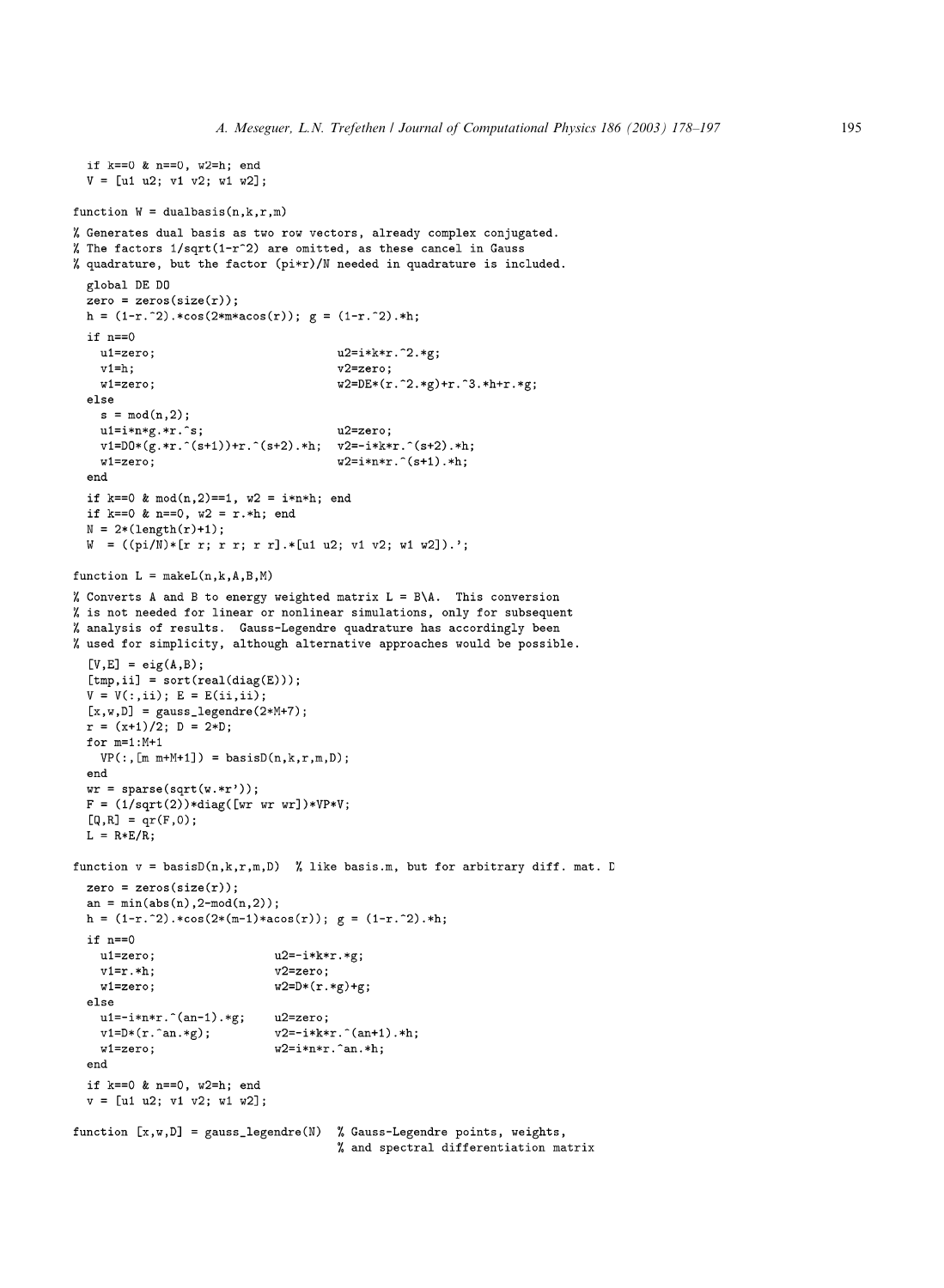```
% Points and weights (see chap. 12 of Trefethen, Spectral Methods in MATLAB):
  beta = .5./sqrt(1-(2*(1:N-1))'.(-2));T = diag(beta, 1) + diag(beta, -1);[V,D] = eig(T);x = diag(D); [x, i] = sort(x);w = 2*V(1,:). 2;
% Differentiation matrix (see chap. 8 of same book):
  ii = (1:N);
  q = zeros(N,1); D = zeros(N,N);for i = 1:\mathbb{N}, q(i) = \text{prod}(x(i)-x(\text{find}(ii^=i))); end
 H = diag((x-1).*q);for j = 1:Ntmp = x(ii) - x(j); tmp(j) = x(j)^2 - 1; D(:,j) = 1./tmp;end
 D = H*D/H;
```
### References

- [1] J.S. Baggett, L.N. Trefethen, Low-dimensional models of subcritical transition to turbulence, Phys. Fluids 9 (1997) 1043.
- [2] L. Bergström, Optimal growth of small disturbances in pipe Poiseuille flow, Phys. Fluids A 11 (1993) 2710.
- [3] L. Boberg, U. Brosa, Onset of turbulence in a pipe, Z. Naturforsch. 43a (1988) 696.
- [4] K.M. Butler, B.F. Farrell, Three-dimensional optimal perturbations in viscous shear flow, Phys. Fluids A 4 (1992) 1637.
- [5] C. Canuto, M.Y. Hussaini, A. Quarteroni, T.A. Zang, Spectral Methods in Fluid Dynamics, Springer, New York, 1988.
- [6] S.J. Chapman, Subcritical transition in channel flows, J. Fluid Mech. 451 (2002) 35.
- [7] A.G. Darybyshire, T. Mullin, Transition to turbulence in constant mass-flux pipe flow, J. Fluid Mech. 289 (1995) 83.
- [8] A.A. Draad, G.D.C. Kuiken, F.T.M. Nieuwstadt, Laminar-turbulent transition in pipe flow for Newtonian and non-Newtonian fluids, J. Fluid Mech. 377 (1998) 267.
- [9] P.G. Drazin, W.H. Reid, Hydrodynamic Stability, Cambridge University Press, Cambridge, 1981.
- [10] M. Embree, L.N. Trefethen, Pseudospectra Gateway, web site at <http://www.comlab.ox.ac.uk/pseudospectra>.
- [11] T. Gebhardt, S. Grossmann, Chaos transition despite linear stability, Phys. Rev. E 50 (1994) 3705.
- [12] L.H. Gustavsson, Energy growth of three-dimensional disturbances in plane Poiseuille flow, J. Fluid Mech. 224 (1991) 241.
- [13] J. Komminaho, A.V. Johansson, Development of a spectrally accurate DNS code for cylindrical geometries, part V of J. Komminaho, Direct Numerical Simulation of Turbulent Flow in Plane and Cylindrical Geometries, Doctoral Thesis, Royal Institute of Technology, Stockholm, 2000.
- [14] G. Kreiss, A. Lundbladh, D.S. Henningson, Bounds for threshold amplitudes in subcritical shear flows, J. Fluid Mech. 270 (1994) 175.
- [15] L.D. Landau, E.M. Lifshitz, Fluid Mechanics, Pergamon Press, Oxford, 1959.
- [16] A. Leonard, A. Wray, A new numerical method for the simulation of three dimensional flow in a pipe, in: E. Krause (Ed.), Proceedings of the 8th International Conference on Numerical Methods in Fluid Dynamics, Springer, Berlin, 1982.
- [17] A. Lundbladh, D.S. Henningson, S.C. Reddy, Threshold amplitudes for transition in channel flows, in: Transition, Turbulence and Combustion, vol. I, Kluwer Academic Publishers, Dordrecht, 1994.
- [18] A. Meseguer and L.N. Trefethen, A spectral Petrov–Galerkin formulation for pipe flow I: linear stability and transient growth, Rep. 00/18, Numerical Analysis Group, Oxford University, Computing Lab., 2000, available at [http: //web.comlab.ox.ac.uk/oucl/](http://http://web.comlab.ox.ac.uk/oucl/publications/natr/) [publications/natr/](http://http://web.comlab.ox.ac.uk/oucl/publications/natr/).
- [19] A. Meseguer, L.N. Trefethen, A spectral Petrov–Galerkin formulation for pipe flow II: nonlinear transitional stages, Rep. 01/19, Numerical Analysis Group, Oxford University, Computing Lab., 2001, available at [http://web.comlab.ox.ac.uk/oucl/piiblications/](http://web.comlab.ox.ac.uk/oucl/piiblications/natr/) [natr/](http://web.comlab.ox.ac.uk/oucl/piiblications/natr/).
- [20] R.D. Moser, P. Moin, A. Leonard, A spectral numerical method for the Navier–Stokes equations with applications to Taylor– Couette flow, J. Comp. Phys. 52 (1983) 524.
- [21] P.L. O'Sullivan, K.S. Breuer, Transient growth in a circular pipe. I. Linear disturbances, Phys. Fluids 6 (1994) 3643.
- [22] V.G. Priymak, T. Miyazaki, Accurate Navier–Stokes investigation of transitional and turbulent flows in a circular pipe, J. Comp. Phys. 142 (1998) 370.
- [23] S.C. Reddy, D.S. Henningson, Energy growth in viscous channel flows, J. Fluid Mech. 252 (1993) 209.
- [24] S.C. Reddy, P.J. Schmid, J.S. Baggett, D.S. Henningson, On stability of streamwise streaks and transition thresholds in plane channel flows, J. Fluid Mech. 365 (1998) 269.